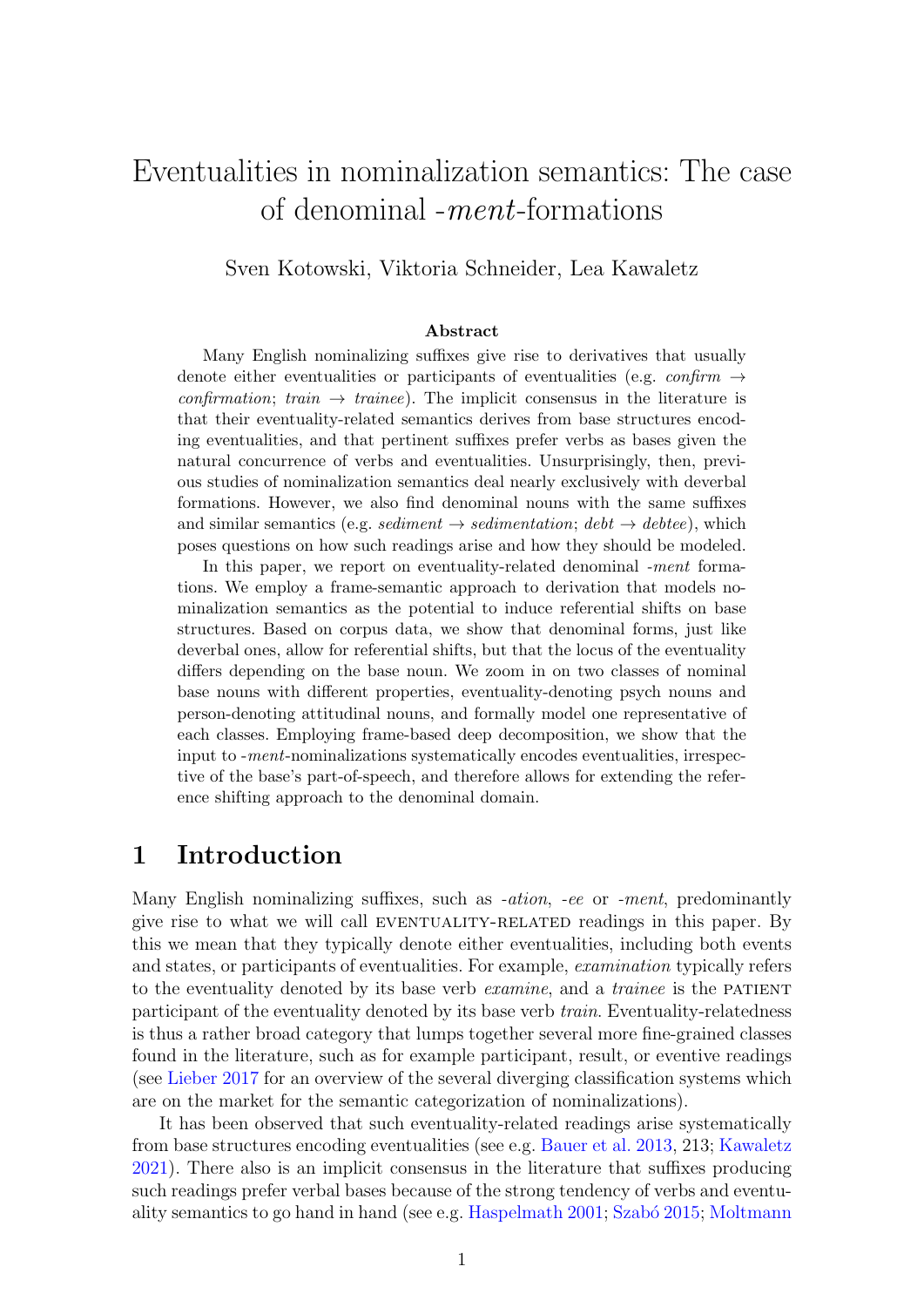[2019](#page-16-1) on the preferential concurrence of word classes and ontological categories). Unsurprisingly, then, previous studies of nominalization semantics deal nearly exclusively with deverbal formations (see e.g. [Grimshaw](#page-15-3) [1990;](#page-15-3) [Alexiadou](#page-14-0) [2001;](#page-14-0) [Lieber](#page-15-4) [2016;](#page-15-4) [Plag et al.](#page-16-2) [2018;](#page-16-2) for overview articles with the same bias, see [Alexiadou](#page-14-1) [2010;](#page-14-1) [Lieber](#page-16-0) [2017\)](#page-16-0).

However, such a narrow focus on the part-of-speech of a word-formation process's bases is problematic. First, in English, a base's word class is oftentimes unclear to begin with, as evidenced by the notoriously difficult problem of determining the directionality of conversion (see e.g. [Balteiro](#page-14-2) [2007;](#page-14-2) [Bram](#page-15-5) [2011;](#page-15-5) [Plag](#page-16-3) [2003\)](#page-16-3). Second, less ambiguous cases indicate that the majority of English word formation processes operate on more than one base category. Therefore, several authors suggest that it is the semantics of a word formation process that determines potential bases on account of semantic compatibility. Conversely, the word class of the typical base of a process in question should be understood as an epiphenomenon of this word class's typical semantics (in particular [Plag](#page-16-4) [2004;](#page-16-4) see also [Barker](#page-14-3) [1998;](#page-14-3) [Bauer et al.](#page-15-0) [2013\)](#page-15-0). Presumably, this also holds for nominalizations that produce eventualityrelated readings on bases other than verbs. Some clearly denominal and deadjectival examples are given in [\(1\)](#page-1-0).

- <span id="page-1-1"></span><span id="page-1-0"></span>(1) a. ozonation, sedimentation
	- b. biographee, debtee
	- c. extinction, inchoation

<span id="page-1-2"></span>Both the denominal formations in [\(1a\)](#page-1-0) and [\(1b\)](#page-1-1) as well as the deadjectival ones in [\(1c\)](#page-1-2) are eventuality-related. They denote processes or results (ozonation, sedimentation, extinction, and ichoation), or participants of some eventuality (biographee and debtee). The problem that arises from a semantic perspective concerns affix-base interaction. While the respective word-formation processes still output an expected semantic structure, such as (sub-)eventualities in the case of all -*ation*-forms in  $(1)$ , the respective bases oftentimes do not denote eventualities themselves, as e.g. ozone and *sediment* above. Against the backdrop of the programmatic suggestions above, this paper provides some flesh to the bone in the form of a semantics-based account of affix-base interaction in denominal nouns.

Different approaches to nominalization semantics would likely suggest different solutions to the problems posed by examples such as [\(1\)](#page-1-0). In syntactic approaches, such as [Alexiadou](#page-14-0) [\(2001\)](#page-14-0) or [Borer](#page-15-6) [\(2013\)](#page-15-6), dedicated functional projections are responsible for (sub-)eventive or participant readings. In lexicalist morphemebased approaches, such as the framework of Lieber's [\(2004;](#page-15-7) [2016\)](#page-15-4), affixes come with a semantic representation of their own, e.g. with feature specifications such as +DYNAMIC to mark eventive semantics. In word-based approaches, in contrast, affixes are not linguistic signs on their own, and it is only (abstractions of) complex words that have meaning (as e.g. in [Booij](#page-15-8) [2010;](#page-15-8) [Koenig](#page-15-9) [1999\)](#page-15-9). In this paper, we follow a form of word-based morphology that has recently been employed successfully in the analysis of the semantics of deverbal English -ment-nominalization. In this approach, the semantic contribution of the suffix is modeled as its potential to induce referential shifts on the semantics of its base (see [Plag et al.](#page-16-2) [2018;](#page-16-2) [Kawaletz](#page-15-1) [2021\)](#page-15-1).

Reference shifting as a word-formation mechanism is highly dependent on the provision of suitable semantic structures by the base. Therefore, a semantic framework is needed in which meaning can be decomposed to fine-grained levels, and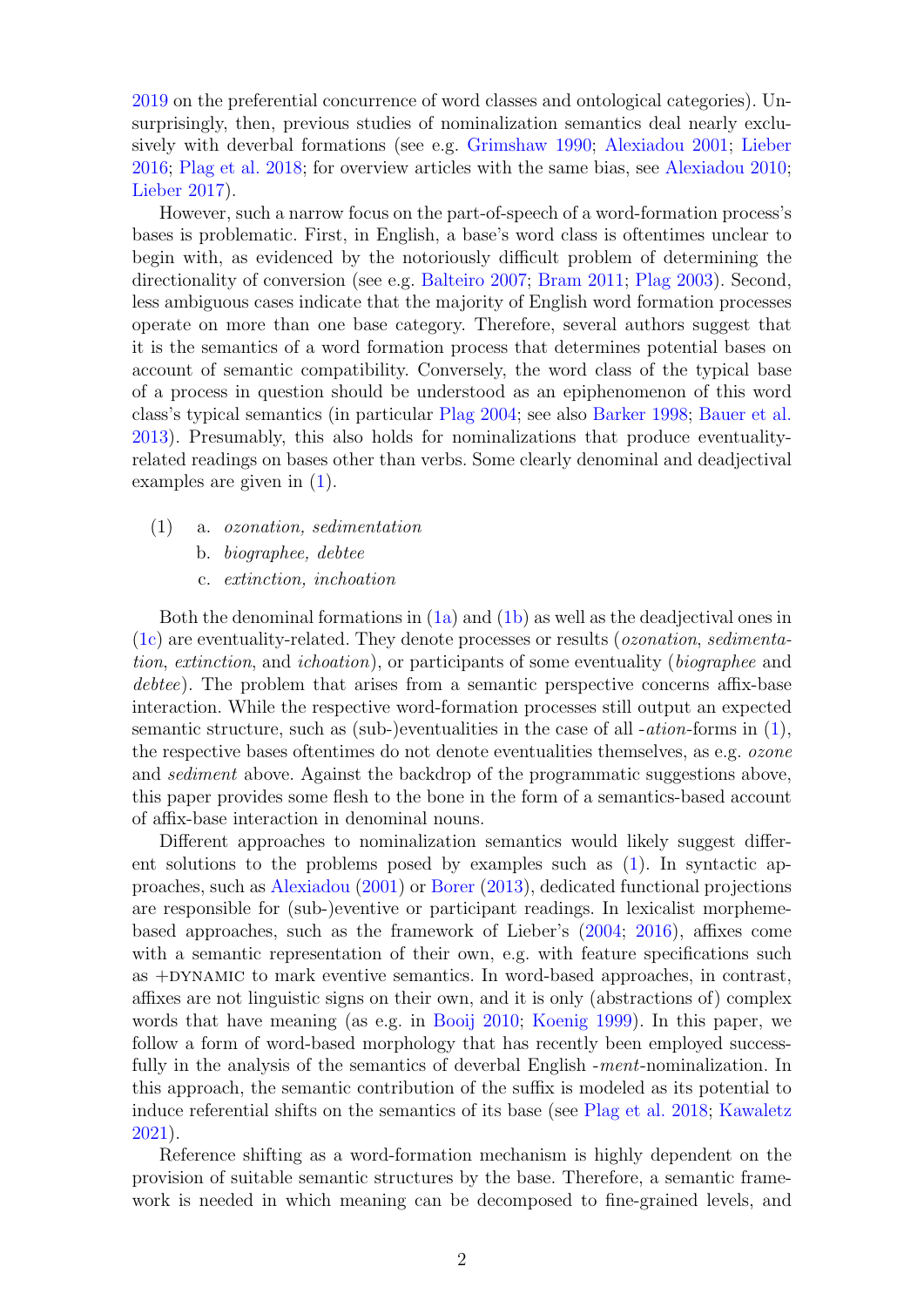which allows for the precise characterization of affix-base interaction. In particular, the problem at hand necessitates the identification of eventuality-related elements in the base nouns' semantics that can potentially be targeted by the word-formation process to create eventuality-related readings. Here, we will also follow the approach proposed by [Plag et al.](#page-16-2) [\(2018\)](#page-16-2) and [Kawaletz](#page-15-1) [\(2021\)](#page-15-1), and formalize the phonological, syntactic and semantic properties of lexemes as attribute-value matrices (see e.g. [Sag & Wasow](#page-17-1) [1999;](#page-17-1) [Sag](#page-17-2) [2012\)](#page-17-2) with a frame semantic component (see [Barsalou](#page-14-4) [1992a,](#page-14-4) [b;](#page-14-5) Löbner [2013\)](#page-16-5).

We will apply the approach to two representative test cases, *illusionment* and devilment. Both are clearly denominal test cases with the suffix -ment which exhibit eventuality-related semantics, but their respective base nouns are representative of two groups of bases with different semantic properties. First, illusion is analyzed as a straightforwardly eventive psych-noun, and thus allows for a modeling that is analogous to existing approaches to deverbal -ment nominalization. In contrast, devil is a person noun, and devilment's eventuality-related reading seemingly does not allow for a similarly straightforward application of an existing approach. Following closer inspection, however, we argue for an analysis of such bases as attitudinal nouns that include inherent eventualities, irrespective of the fact that they do not denote eventualities. Making use of decomposition to deep levels, we thus show that a general semantics-based approach to -ment-nominalizations works independently of the bases' word class specifications, while the locus of the respective eventualities in the bases' semantic structures can be predicted via the bases' semantic classes.

The paper is structured as follows. We first acquaint the reader with our methodology, including both our frame semantic approach to derivational semantics and an informal description of our data types and their bases in section [2.](#page-2-0) We then turn to the frame-semantic analysis of illusionment and devilment in section [3,](#page-6-0) and conclude our paper with a discussion and conclusion in section [4.](#page-13-0)

# <span id="page-2-0"></span>2 Method

### <span id="page-2-1"></span>2.1 Modeling derivational semantics in frames

For the semantic modeling of nominal bases and their interaction with the word-formation process, we use lexical frames [\(Barsalou](#page-14-4) [1992a,](#page-14-4) [b;](#page-14-5) [Petersen](#page-16-6) [2007;](#page-16-6) Löbner [2013](#page-16-5) et seq.). Frames serve to model mental representations of concepts in the form of recursive attribute-value structures similar to those used in other frameworks (such as HPSG or Sign-based Construction Grammar; see [Pollard & Sag](#page-16-7) [1994;](#page-16-7) [Sag](#page-17-2) [2012\)](#page-17-2). In frames, the meaning of linguistic structures can be decomposed to very finegrained levels. For the problem at hand, this enables the representation of possibly deeply embedded eventive elements in a base, which in turn can be accessed by a word-formation process. Recently, [Plag et al.](#page-16-2) [\(2018\)](#page-16-2) and [Kawaletz](#page-15-1) [\(2021\)](#page-15-1) have successfully modeled deverbal nominalizations with -ment by conceptualizing the semantics of the suffix as its potential to induce referential shifts on the frame of its bases. Let us briefly introduce these authors' conceptual and terminological toolkit by looking at the example of psych verb bases and their corresponding ment-derivatives.

Consider object-experiencer psych verbs such as to enrage or to entice. Semantically, such verbs are best analyzed as denoting complex causative events that involve an experiencer's change of a psychological state (see [Kawaletz](#page-15-1) [2021,](#page-15-1) ch.5; [Levin](#page-15-10) [1993;](#page-15-10) [Temme](#page-17-3) [2018\)](#page-17-3). The verb to enrage, for example, refers to events in which some stim-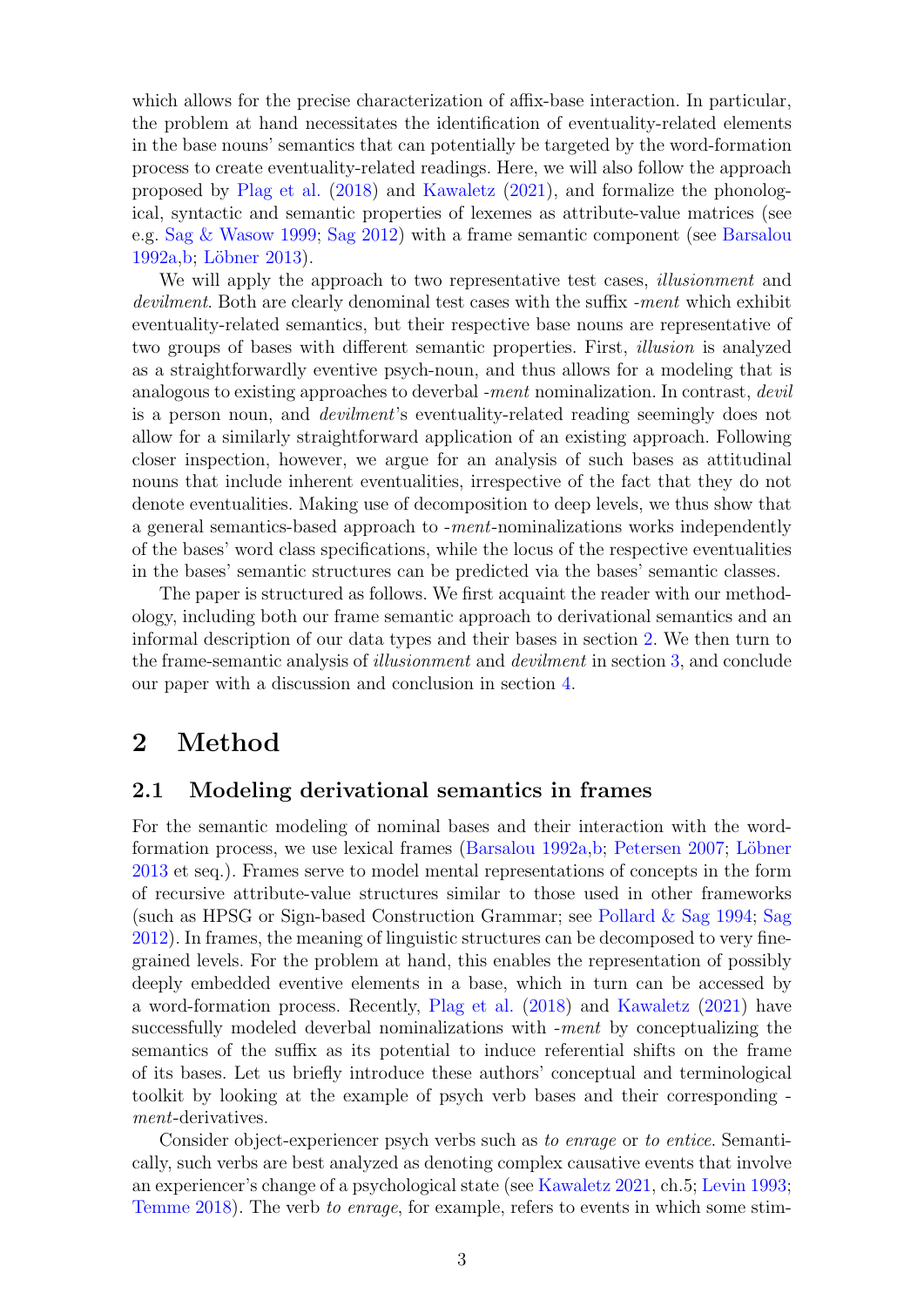ulus is involved in a sub-event that causes an experiencer to become very angry, i.e. to attain a certain psychological state. Now, let us consider the -ment-formation enragement and two of its possible meaning variants.<sup>[1](#page-0-0)</sup> In  $(2a)$ , the derivative refers to a change-of-state event, i.e. (the beginning of) the experiencer attaining the psychological state in question, while [\(2b\)](#page-3-1) refers to this state itself. Crucially, as shown by [Kawaletz](#page-15-1) [\(2021\)](#page-15-1), the derivative usages in [\(2\)](#page-3-0) refer to sub-events inherent to the causative events denoted by their base.

- <span id="page-3-0"></span>(2) a. In her own case, Miss Reuben said, the enragement began when a professor told her that it really wouldn't matter if she finished her doctoral thesis. (Google MAG news.Google.com 1972)
	- b. Once in the state of enragement she will be like a fury (Google BLOG tesof.com 2013)

<span id="page-3-1"></span>The frame in Figure [1](#page-3-2) illustrates the mechanism we assume for the derivation of -ment nominalizations on psych verb bases as an underspecified rule in the form of an attribute-value-matrix (AVM). The derivatives enragement and enticement, with their respective base verbs *enrage* and *entice*, would be possible instantiations of this rule.



Figure 1: -ment on object experiencer psych verb bases (adapted from [Kawaletz](#page-15-1) [2021,](#page-15-1) 154).

<span id="page-3-2"></span><sup>&</sup>lt;sup>1</sup>In fact, enragement is attested with further readings; see below.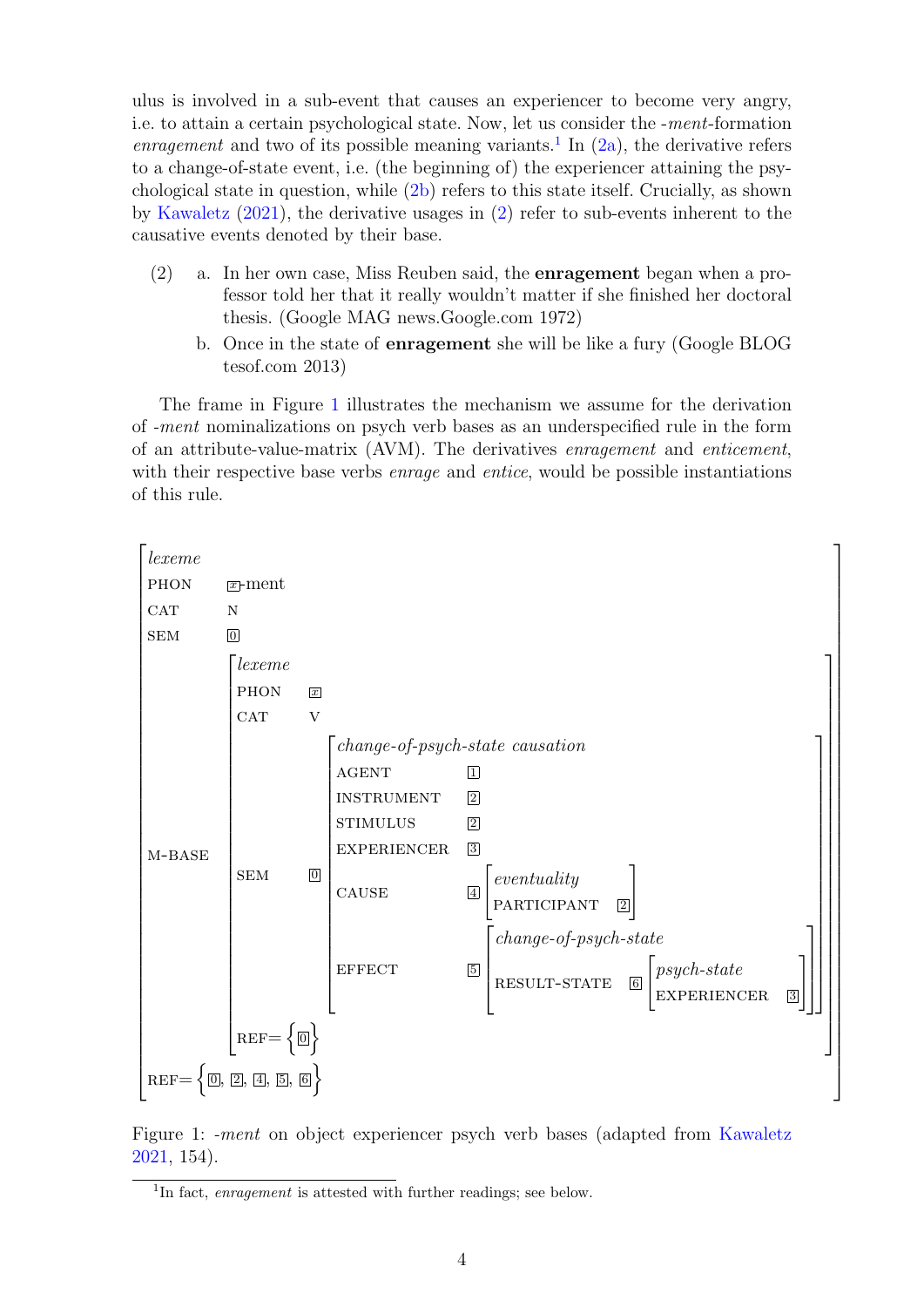In general, such a frame establishes relations between the input, i.e. the morphological base, and the output, i.e. the derived lexeme (see [Bonami & Crysmann](#page-15-11) [2016](#page-15-11) for an overview). In an AVM, attributes are given in small caps, the values that specify them are given in italics, and numbered boxes are used for (co-)indexation. As a whole, the frame in Figure [1](#page-3-2) describes a derived, underspecified lexeme with its attributes (first column), and introduces its base as one of these attributes (the embedded *lexeme*-matrix that specifies the attribute M-BASE). For both the derived lexeme and the base lexeme, the frame includes attributes regarding their phonology (phon), syntactic category (cat), semantics (sem), and possible readings (ref).

As described above, psych verbs denote *change-of-psych-state causation* events. In Figure [1,](#page-3-2) a generalization over such events is introduced as the value of the base's sem-attribute. The complex causative event splits up into the two sub-events cause and effect, and can include a number of typical arguments, agent, instrument, stimulus, and experiencer. Minimally, a psych-causation frame is event-structurally fixed and includes a causative sub-event and a second sub-event during which an EXPERIENCER attains a *psych-state*. The semantics of to enrage would, for example, type the RESULT-STATE  $\overline{6}$  value as, roughly, an *angry-state*.

As indicated by co-indexation of their respective semantics attributes ('SEM  $\overline{0}$ '), the derived lexeme inherits the entire semantic structure of its base. In other words, the frame does not model the suffix as contributing its own lexical semantics. However, the two lexemes differ with regard to their possible frame referent(s): While the base verb can only denote the complex event ('REF =  $\{\overline{\omega}\}$ '), the derivative is polysemous between different eventuality-related readings ('REF =  $\{\overline{\omega}, \overline{\omega}, \overline{\omega}, \overline{\omega}\}$ '). Besides making reference to the sub-eventualities *change-of-psych-state*  $\overline{5}$  and psychstate  $[6]$  (see examples in [\(2\)](#page-3-0)), a derivative like *enragement* can also refer to the whole event  $\overline{0}$ , to the CAUSE  $\overline{4}$ , and to the event participant INSTRUMENT/STIMULUS  $\overline{2}$ (see [Kawaletz](#page-15-1) [2021,](#page-15-1) ch.5 for details).

To summarize, the lexeme frame in Figure [1](#page-3-2) illustrates the process of -mentnominalization on object experiencer psych verb bases. This process can be modeled as possible referential shifts on the base semantics and can, mutatis mutandis, be extended to other deverbal nominalizations. Specifically, the suffix -ment has the potential to induce a range of referential shifts, where eventuality-related elements in the base verb frame serve as target. As stated earlier, denominal formations pose a problem to the approach, which relies on decidedly eventive structures in the base. Before we show that extending the approach to denominal -ment-formations is possible, let us introduce our data base in the next section.

### <span id="page-4-0"></span>2.2 Data

In order to test the approach we just sketched for deverbal -ment nominalizations in the denominal domain, we use two derivatives as case studies, illusionment and devilment. These are part of a larger data set of denominal -ment derivatives which has been extracted from various corpora (mostly from the BNC, COCA, and iWeb; see [Davies](#page-15-12) [2004,](#page-15-12) [2008,](#page-15-13) [2018\)](#page-15-14) as well as by non-systematically probing Google.

We chose *illusionment* and *devilment* as test cases for several reasons. First, their bases (illusion and devil) can clearly be identified as nominal. Most other bases in the data set can be either a noun or a verb (e.g. trapment's base  $trap_{V/N}$ ), and the prevalence of verb-to-noun and noun-to-verb conversion in English (see [Bauer et al.](#page-15-0) [2013,](#page-15-0) chs. 10/13) often renders the unambiguous identification of an item's part of speech difficult.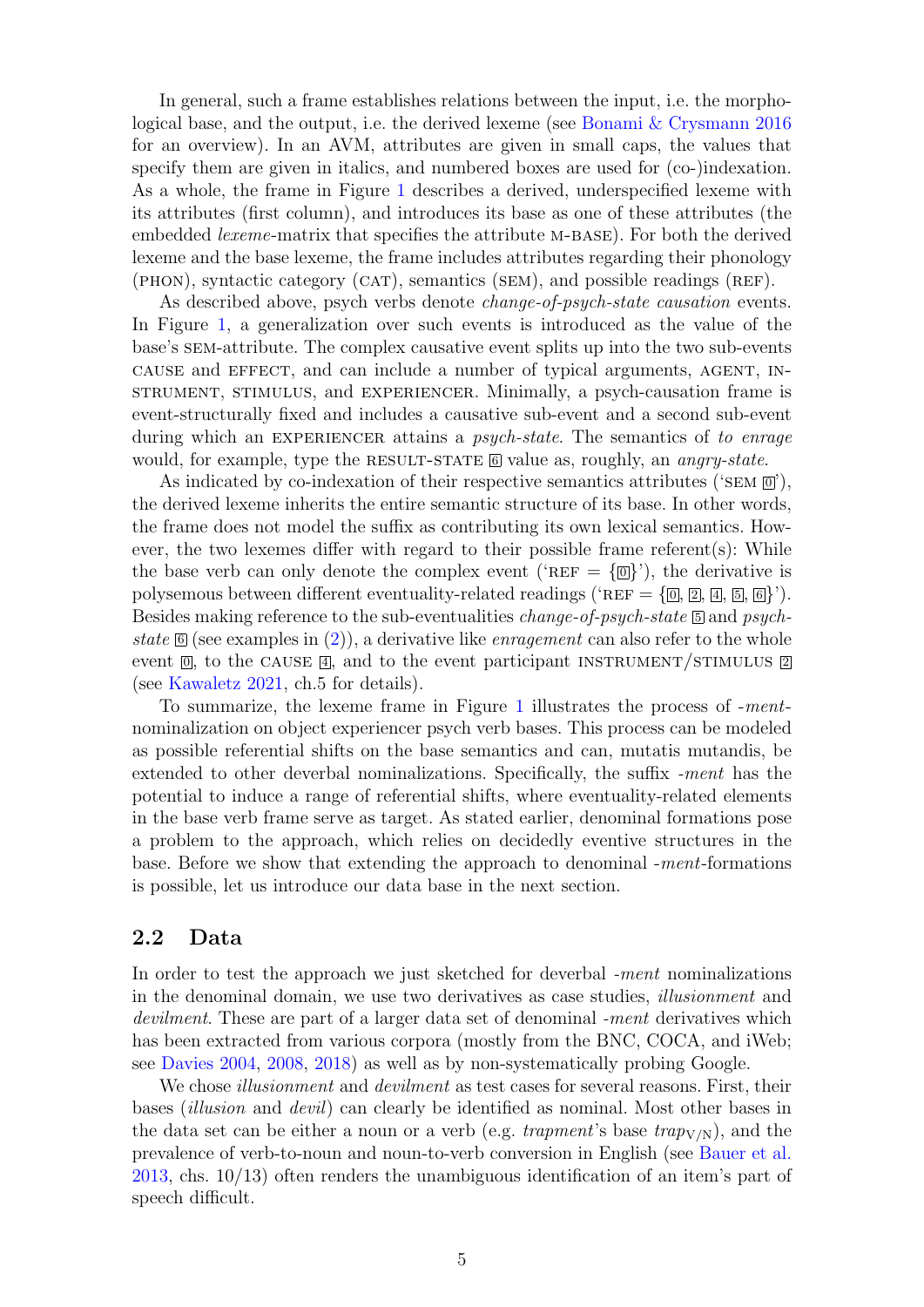Second, many possibly nominal -ment-bases exhibit quite idiosyncratic semantic properties, so that their analysis does not yield generalizable results (e.g. basement and provisionment). In contrast, the lexemes we use for the case studies are representative of two groups within the data set, each of which comes with semantically similar bases. Alongside *illusionment*, the first of these groups has categorically ambiguous psych expressions as base, such as concernment and allurement. The second group is based on attitudinal person nouns and includes, for example, rascalment and *bastardment* alongside *devilment*. Representative attestations for the two groups are provided in  $(3)$  and  $(4)$ ; we will discuss properties of these groups in the analysis sections [3.1](#page-6-1) and [3.2](#page-9-0) below.

#### <span id="page-5-2"></span><span id="page-5-0"></span>(3) psych expressions as base

- a. So the question of how one recognizes coincidences and comes to use them as such can be linked with Winnicott's description of the process of illusionment. (COCA)
- <span id="page-5-7"></span>b. And whilst things are in this state, those who seem to have any concernment therein are so engaged in mutual charging one another with being occasions thereof (COCA)
- <span id="page-5-8"></span>c. Many of the participants disclosed that sterilizations were attended with financial allurement or sometimes forcibly, even under the threat of police. (COCA)

#### <span id="page-5-3"></span><span id="page-5-1"></span>(4) attitudinal nouns as base

- a. While all this devilment was going on out at Tom Best's, my mother was praying for her boys to return to her. (COCA)
- b. When oul' Molly was a girl, Peig said, she was full of spirits and up to all the **rascalment** of the day.<sup>[2](#page-0-0)</sup>
- c. I've always suspected that there's a gloating sense of enjoyment in all the lurid, violent **bastardment** that goes on...<sup>[3](#page-0-0)</sup>

Finally, these two groups of bases differ with respect to the ontological categories encoded by their respective bases. The data in [\(3\)](#page-5-0) and [\(4\)](#page-5-1) above corroborate the starting hypothesis of this paper that -ment-formations are typically eventualityrelated. For example, in the attestations in  $(3a)$  and  $(4a)$ , both of *illusionment* and *devilment* refer to some process, as indicated by the contextual cues *process* of and was going on, respectively. The derivatives' respective bases, however, differ with regard to eventivity. The psych noun *illusion* allows for eventive readings, as exemplified in  $(5)$ , where it appears as subject of the event-selecting predicate *occurs*. The attitudinal noun *devil*, on the other hand, is odd in this position, as is illustrated in [\(6a\)](#page-5-5). This is because devil is a purely entity-denoting noun that typically refers to a person as in  $(6b)$ .

- <span id="page-5-4"></span>(5) The illusion occurs because the visual system receives different stories from these two sources of information (COCA)
- <span id="page-5-6"></span><span id="page-5-5"></span>(6) a. ??The devil occurred/happened/began.
	- b. This devil stole my purse! My bag! (COCA)

<sup>&</sup>lt;sup>2</sup>McGill, Bernie. 2010. The Butterfly Cabinet: A Novel. London: Headline Review. [via www.googlebooks.com, n.p.]

<sup>3</sup>[https://www.onetouchfootball.com/forum/one-touch-football/film-tv-and-radio/](https://www.onetouchfootball.com/forum/one-touch-football/film-tv-and-radio/9534-best-argument-for-the-licence-fee-ever) [9534-best-argument-for-the-licence-fee-ever](https://www.onetouchfootball.com/forum/one-touch-football/film-tv-and-radio/9534-best-argument-for-the-licence-fee-ever) [accessed: Nov 12, 2021]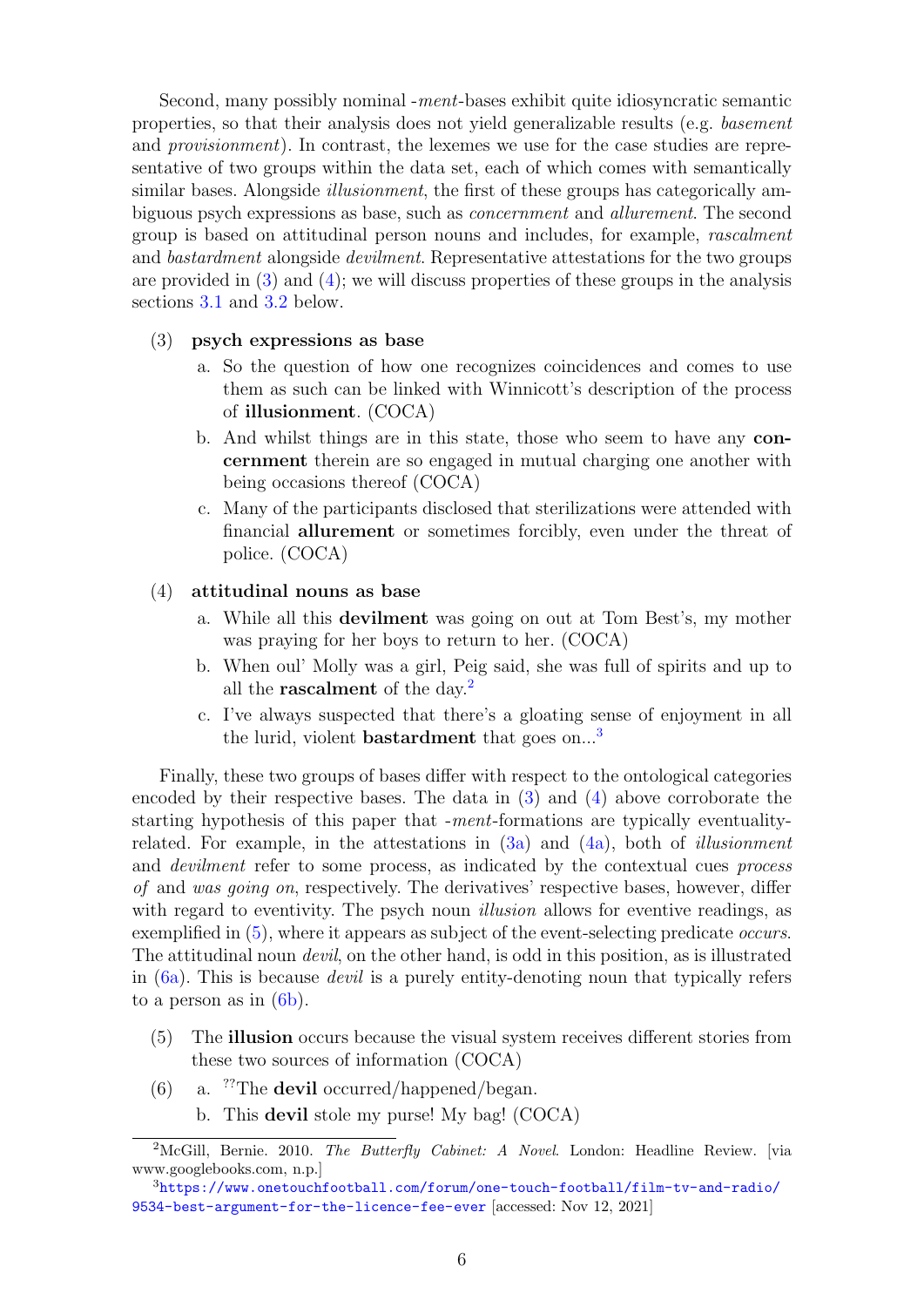Acquainted with the general frame architecture we assume and the basic properties of the structures to be investigated, let us now turn to our two case studies in the next section.

# <span id="page-6-0"></span>3 Analysis

### <span id="page-6-1"></span>3.1 Case study 1: Illusionment

In our first case study, we look at the *-ment*-derivative *illusionment* and its base illusion. In order to grasp the meaning of illusionment, let us have a look at the two attestations in  $(7)$ . In  $(7a)$ , *illusionment* is defined as an individual's complex mental state that consists of several illusions, i.e. false beliefs of reality. In contrast, illusionment in [\(7b\)](#page-6-3) refers to a more complex eventuality, in which an individual creates such a false belief of reality. While we do not exclude the possibility of further related senses of the derivative, these two attestations exhaust the readings that we have been able to find.

- <span id="page-6-3"></span><span id="page-6-2"></span>(7) a. ...a system of intertwined fundamental illusions that had always been lived within [...] This way of being that one recognizes only retrospectively may be called **illusionment**...<sup>[4](#page-0-0)</sup>
	- b. Winnicott's emphasis of the importance of the baby's capacity for illusionment draws directly on Freud's description of the baby's ability magically to conjure up a phantasy or hallucination of the mother's breast before it eats it.<sup>[5](#page-0-0)</sup>

As already indicated in section [2.2,](#page-4-0) illusionment denotes eventualities. More precisely, the two examples in [\(7\)](#page-6-2) refer to different components of causative events that affect psychological states: either the whole complex of a causative macroevent (see examples [\(7b\)](#page-6-3) as well as [\(3a\)](#page-5-2) above) or merely one element of such an event, namely its result state (see example [\(7a\)](#page-6-2)). On the assumption sketched for the reference shifting approach in section [2.1,](#page-2-1) we expect the base of the denominal psych noun illusionment to already provide the semantic components necessary to derive such readings. In the following, we argue that the base *illusion* and the derivative *illusionment* operate on the identical semantic structure, but differ in their referential potentials. To this end, let us first have a look at the semantics of the base.

As shown in the previous section, *illusion* is itself an eventive noun. The readings of illusion illustrated in [\(8\)](#page-7-0) show that the lexeme's semantics is best understood against the backdrop of a change of a psych state causation event, analogous to the psych verb semantics sketched in section [2.1.](#page-2-1) In  $(8a)$ , *illusion* denotes the result state of such a causation event, i.e. a false belief state. In contrast, in [\(8b\)](#page-7-1), it denotes the stimulus (or instrument) argument in a causation event of this kind, i.e. something that brings about (or is used for bringing about) the change of state. The nature of *illusion* as a pseudo-nominalization<sup>[6](#page-0-0)</sup> explains the backgrounding of

<sup>4</sup>Margulies, A. 2018. Illusionment and Disillusionment: Foundational Illusions and the Loss of a World. Journal of the American Psychoanalytic Association 66(2): 289.

<sup>&</sup>lt;sup>5</sup>Minsky, R. 2014. Psychoanalysis and Gender: An Introductory Reader. 2nd ed. NY: Routledge. [via www.googlebooks.com, n.p.]

 $6$ Although the lexeme appears to be a nominalization itself, with the object-experiencer verb to illude (roughly meaning 'to trick, to deceive someone') as its potential base, it is more likely that the noun was loaned directly from French (see OED).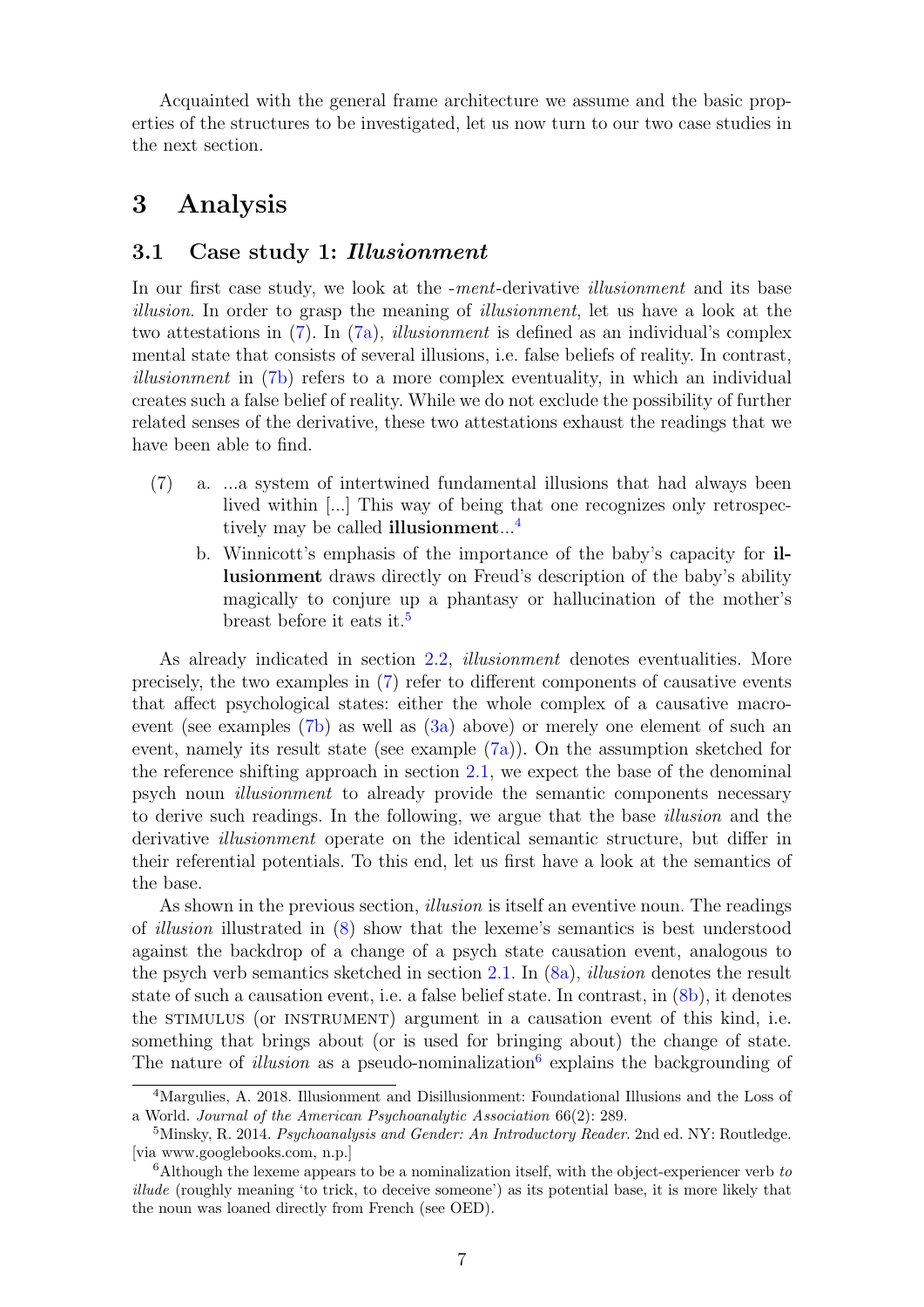parts of the conceptual structure we assume. Thus, in [\(8a\)](#page-7-0), the whole causative component as well as the arguments engaged in it are left implicit, while in [\(8b\)](#page-7-1) the experiencer argument is not spelled out.

- <span id="page-7-1"></span><span id="page-7-0"></span>(8) a. She wasn't [...] under the illusion that marriage was a relationship characterized by endless bliss and romance. (COCA)
	- b. I am surprised Jean hasn't tried to use an illusion to appear and sound how he used to. (iWeb)

Building on these considerations, the frame in Figure [2](#page-7-2) models illusion as a simplex lexeme, with a semantic structure that is analogous to the one for morphological bases of psych verb nominalizations as in Figure [1](#page-3-2) above. The lexeme frame in Figure [2](#page-7-2) includes specifications of illusion's phonology (phon), syntactic category (CAT), semantics (SEM), and referential potential (REF) in the form of attributes. We will focus on the latter two attributes in the following.

<span id="page-7-2"></span>

Figure 2: Representation of the semantic structure of the base illusion

Figure [2](#page-7-2) analyzes the meaning of illusion as the potential to make reference to different nodes in the structure of a change-of-psych-state causation event (indexed with  $\overline{[0]}$ . What sets the meaning of *illusion* apart from other subtypes of *change-of*psych-state causation events is the specification of the RESULT-STATE (indexed  $\textcircled{6}$ ). Reflecting the core concept of an illusion (or of illuding someone), this state is typed *false-belief* and takes the EXPERIENCER-argument as participant (indexed  $\boxed{3}$ ). In other words, an event of this kind will result in this argument holding a false belief of reality. The ref-attribute's value spells out the lexeme's referential potential. As illustrated by the examples in  $(8)$ , *illusion* refers either to the event's RESULT-STATE (indexed indexed  $\mathbb{E}$ ; see  $(8a)$ ) or to its STIMULUS/INSTRUMENT-argument (indexed  $\boxed{2}$ ; see example  $\left(\frac{8}{b}\right)$ ).

Let us now return to the -ment-derivative *illusionment*. As established in the informal discussion around the examples in [\(7\)](#page-6-2), we find illusionment attested as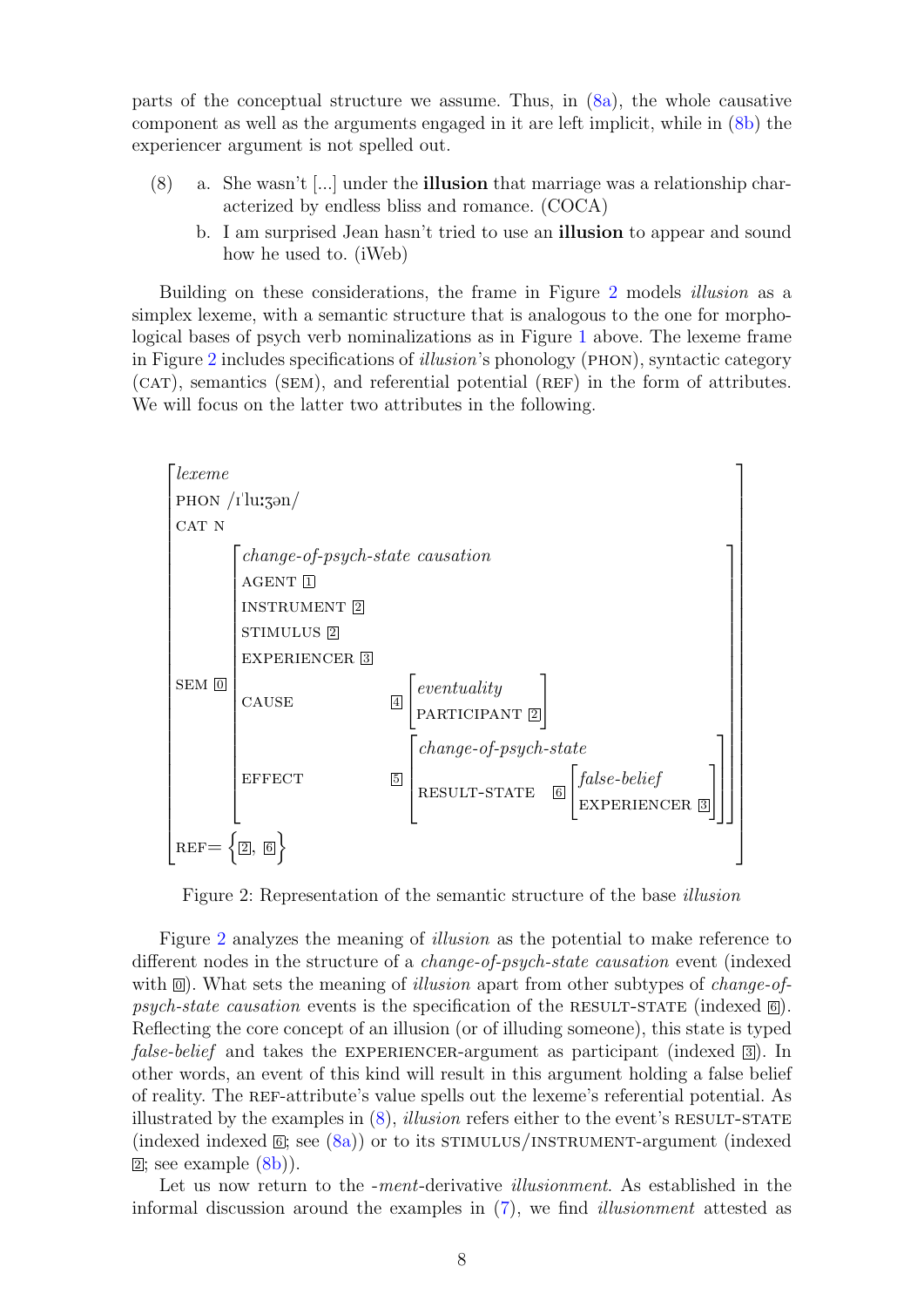either referring to a change-of-psych-state causation event or to the result state of such an event. The semantic representation of the frame we just sketched for the base illusion provides us with suitable elements that the referential shifts induced by the nominalization process with -ment can access.

We will illustrate affix-base interaction by means of the lexeme frame in Figure [3,](#page-8-0) which models *illusionment* as a complex lexeme with an attribute for its morphological base ( $M-BASE$ ). In Figure [3,](#page-8-0) the M-BASE attribute is typed as the lexeme-frame for the noun *illusion* depicted in Figure [2,](#page-7-2) and the fact that *illusionment* is a denominal noun can be read off from the respective CAT-attributes of derivative and base.



<span id="page-8-0"></span>Figure 3: Representation of the lexeme illusionment

The frame in Figure [3](#page-8-0) captures our assumptions above (see section [2.1\)](#page-2-1) that -ment has no lexical meaning of its own, and that eventuality-related readings of a derivative rely on the provision of compatible base structures. First, illusionment does not specify a separate semantic contribution but merely copies the base semantics. This is indicated by co-indexation as  $\overline{0}$  of the base's and the derivative's respective sem-attributes. Second, as shown in Figure [2](#page-7-2) above, the semantics introduced by the base provides the *change-of-psych-state causation* event that the attested readings of illusionment call for. Importantly, modeling the base-derivative pair illusion-illusionment as sharing the same semantic structure does not entail that the two lexemes are semantically completely tantamount to each other. In the frame in Figure [3,](#page-8-0) the differences in attested readings between the two forms are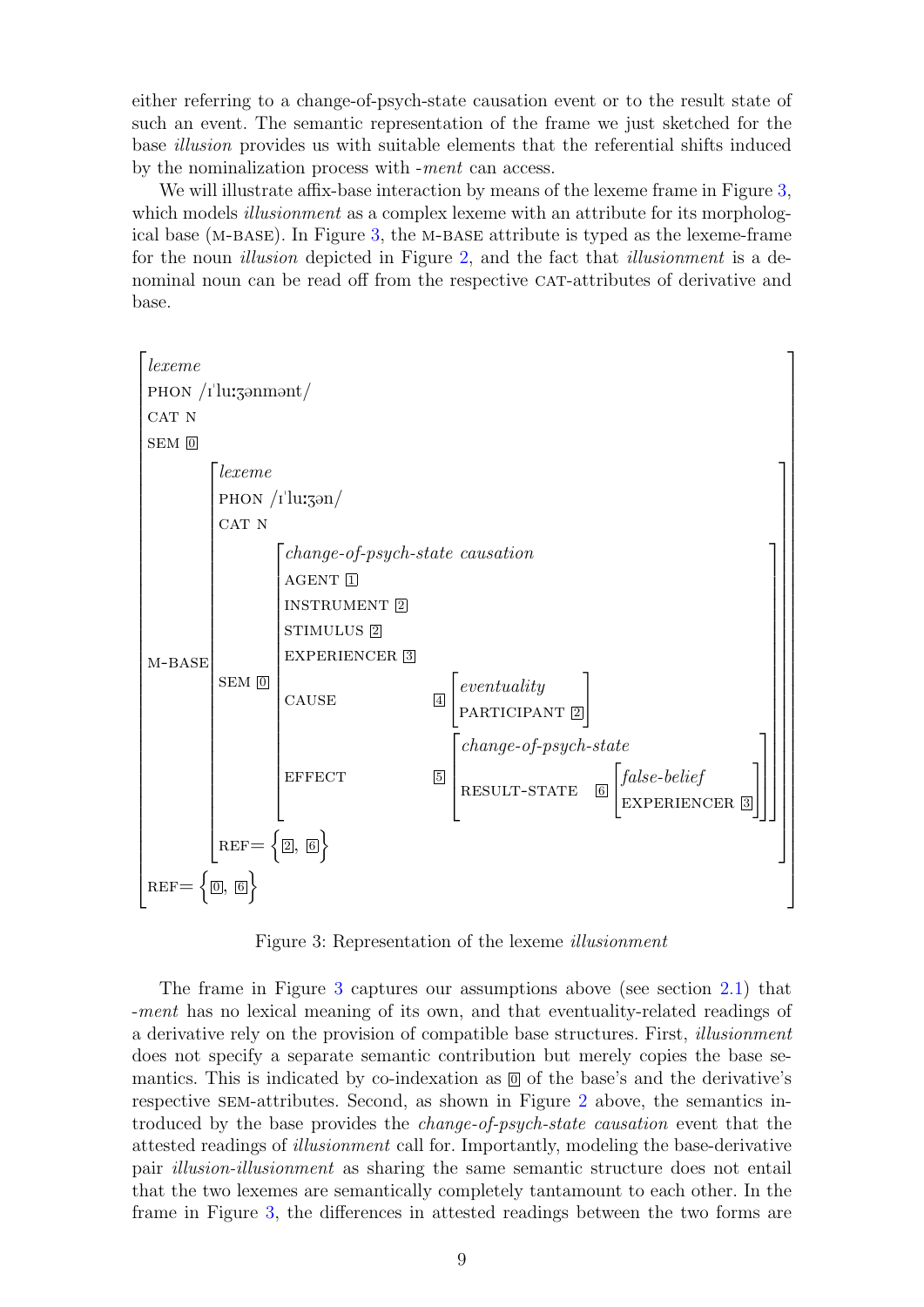captured via the referential potentials as laid down in the values of their respective REF-attributes. First, base and derivative share the capacity to refer to the RESULT-STATE 6. Second, however, the base *illusion* can denote the event's STIM-ULUS/INSTRUMENT  $\mathbb{Z}$ , but not the complex causation event  $\mathbb{Q}$ , while the derivative illusionment shows the reverse potential.

In summary, we suggest that -ment-suffixation of the psych noun *illusion* works analogously to the approach advocated by Plag et al. [\(2018\)](#page-16-2) and Kawaletz [\(2021\)](#page-15-1) for the word formation process on psych verbs. We suggest that the reason for this circumstance is to be found in the ontological nature of psych nouns as eventualityrelated structures. For the same reason, we also assume that the approach is applicable to derivatives such as concernment and allurement (see examples [3b](#page-5-7) and [3c](#page-5-8) above), irrespective of whether their bases are analyzed as psych verbs or psych nouns.

### <span id="page-9-0"></span>3.2 Case study 2: Devilment

Let us move on to the analysis of our second denominal -ment-formation, *devilnent*. As shown in section [2.2](#page-4-0) above, *devilment* can denote events, while its base *devil* is an entity-denoting and non-eventive noun. The examples in  $(9)$  show that *devilent* can be found in at least two different readings. In [\(9a\)](#page-9-1), it denotes an activity, as indicated by the predicate goes on and the predicative complement what we call deceptive practices (see also example  $(4a)$  above). The example in  $(9b)$ , in contrast, is less clear, and devilment appears to denote a property or characteristic of the speaker rather than an activity.<sup>[7](#page-0-0)</sup>

- <span id="page-9-1"></span> $(9)$  a. [...] the biggest **devilment** that goes on in these elections are what we call deceptive practices – people are going to get robocalls [...] (COCA)
	- b. She's of a mind it'll wash any devilment right out of me. (COCA)

<span id="page-9-2"></span>Prima facie, the ontological discrepancies between base and derivative pose a problem for the reference shifting approach sketched in section [2.1](#page-2-1) above, as this approach relies on eventive base structures to derive eventive derivatives. Now, how do we suggest the derivative's eventivity to arise? In what follows, we argue that the base of *devilment* is *devil* as an attitudinal noun, that (a subclass of) attitudinal nouns systematically allow for analyzing their denotata as participants of (habitual) activities, and that these activities are accessed by the referential shifts -ment triggers. To this end, a closer look at *devil* as the base of *devilent* is needed.

Neither of the two examples in [\(9\)](#page-9-1) make concrete reference to the Devil in the religious sense of God's adversary, and neither do any of the 44 devilment-attestation in COCA. Rather, it is the (mostly) negatively evaluated behavior or characteristics associated with the Devil that are metaphorically shifted to more general actors or bearers. Unsurprisingly, this shift already operates on the base devil. For example, the OED acknowledges both the senses of a 'wicked or cruel person' and of an 'evil quality personified' (see also the attestation in  $(6b)$ ). In these usages, *devil* functions

<sup>7</sup>These interpretations are backed up by lexicographic classifications: In WordNet (see [Fell](#page-15-15)[baum](#page-15-15) [1998\)](#page-15-15), for example, devilment is ontologically classified as an activity, while the OED makes fairly concrete reference to both property and activity readings in one of the lexeme's senses it acknowledges ('Action performed by, or characteristic, of the Devil or a devil; evildoing, mischief; an instance of this.'). The other senses described in the OED (roughly, objects created by a/the devil and spicy food, respectively) are not relevant to the discussion of *devilment* and no hit from a COCA search applies to them.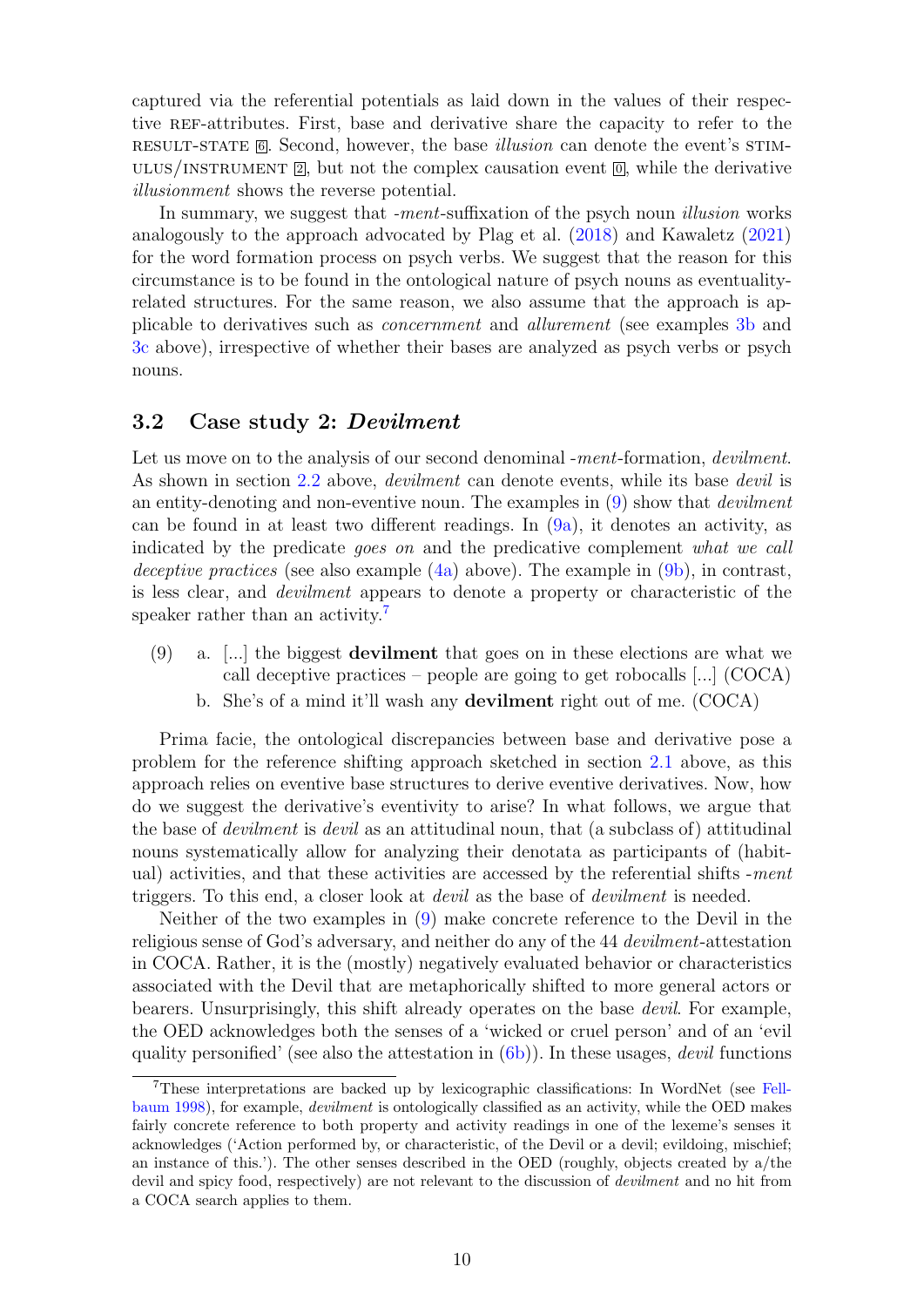as an attitudinal person noun. Let us look at some characteristics of attitudinal nouns and see to what extent *devil* exhibits the same characteristics.

Attitudinal nouns mostly denote people.[8](#page-0-0) Their lexical semantics is specialized, however, in that they profile the speaker's stance toward single (or highly restricted sets of) behavioral or character traits of the entities they denote (see, for example, [Schmid](#page-17-4) [1999;](#page-17-4) [Paradis](#page-16-8) [2008;](#page-16-8) [Morzycki](#page-16-9) [2009\)](#page-16-9). First, these traits tend to be gradable, and it is arguably for this reason that attitudinal nouns tend to be gradable as well. This is illustrated in  $(10a)$ , which shows that all four listed nouns are compatible with the degree modifiers total, real, and complete. The attestation in  $(10b)$  illustrates that the attitudinal noun devil displays the same behavior. Second, compatibility with the progressivized copula (i.e. *being a X*) as in  $(11a)$  and with command imperatives as in [\(12a\)](#page-10-3) both show that attitudinal nouns allow for agentive contexts, a diagnostic that speaks in favor of events as part of their semantics (see [Lakoff](#page-15-16) [1966;](#page-15-16) [Maienborn](#page-16-10) [2003](#page-16-10) on these test environments). Again, we find analogous behavior attested for devil. The attestation in [\(11b\)](#page-10-4) illustrates the noun's compatibility with a progressivized copula, while [\(12b\)](#page-10-5) shows that it can feature as head of the complement-NP in imperatives.

- <span id="page-10-1"></span><span id="page-10-0"></span>(10) a. You are a total/real/complete fool/idiot/genius/nutjob etc.
	- b. Well, it wasn't always so nice either, for she was pretty tough at times too. A real devil she could be, the one I got for a wife. (COCA)
- <span id="page-10-4"></span><span id="page-10-2"></span>(11) a. You are being a fool/idiot/genius/nutjob etc.
	- b. Either way, he does seem to take delight in being a devil, as his various antics – dressing up like a cop; chopping off someone's hair; strapping his dog to the car roof – all too handily reveal. (COCA)

#### <span id="page-10-5"></span><span id="page-10-3"></span>(12) a. (Don't) be a fool/idiot/genius/nutjob etc.

b. Be a devil and stop being so staid... (BNC)

Building on these considerations, we suggest that the base for all *devilnent*attestations in our data is the attitudinal noun devil. Given the sketched characteristics, any decompositional approach will have to account for the base lexeme's gradability as well as for its eventive meaning components. Figure [4](#page-11-0) illustrates the lexeme frame we assume for the attitudinal noun devil, including attributes for its phonological representation (phon) and syntactic category (cat). The value of the semantics attribute (sem) is depicted as a so-called multi-AVM and consists of two frames with different source nodes, indexed with  $\overline{0}$  and  $\overline{1}$ , respectively. The whole frame incorporates the activity-property ambiguity inherent to attitudinal person nouns via a logical connective between the two subframes. The frame indexed with  $\overline{0}$  describes the (potentially *habitual)* activities a devil performs, while the person-frame indexed with  $\Box$  describes an entity as the bearer of a property, where prof-prop is short for profiled property. The two subframes are connected via an and-or relation  $(\wedge/\vee)$ , which reflects that speakers can refer to either of the two parts individually or to both at the same time.

Crucially, as argued above, attitudinal nouns such as devil neither denote activities nor properties as such, but are best analyzed as  $ACTORS$  of certain kinds of activities, or as entities that bear a property. The referential node is indexed with  $\mathbb{I}$  in both of the subframes in Figure [4](#page-11-0) and reference to this node is captured in the

<sup>&</sup>lt;sup>8</sup>They can also denote entities more generally, as for example *crap* in The retailers just simply do not care, and are pushing easy to sell phones like the iPhone and Android crap. (COCA).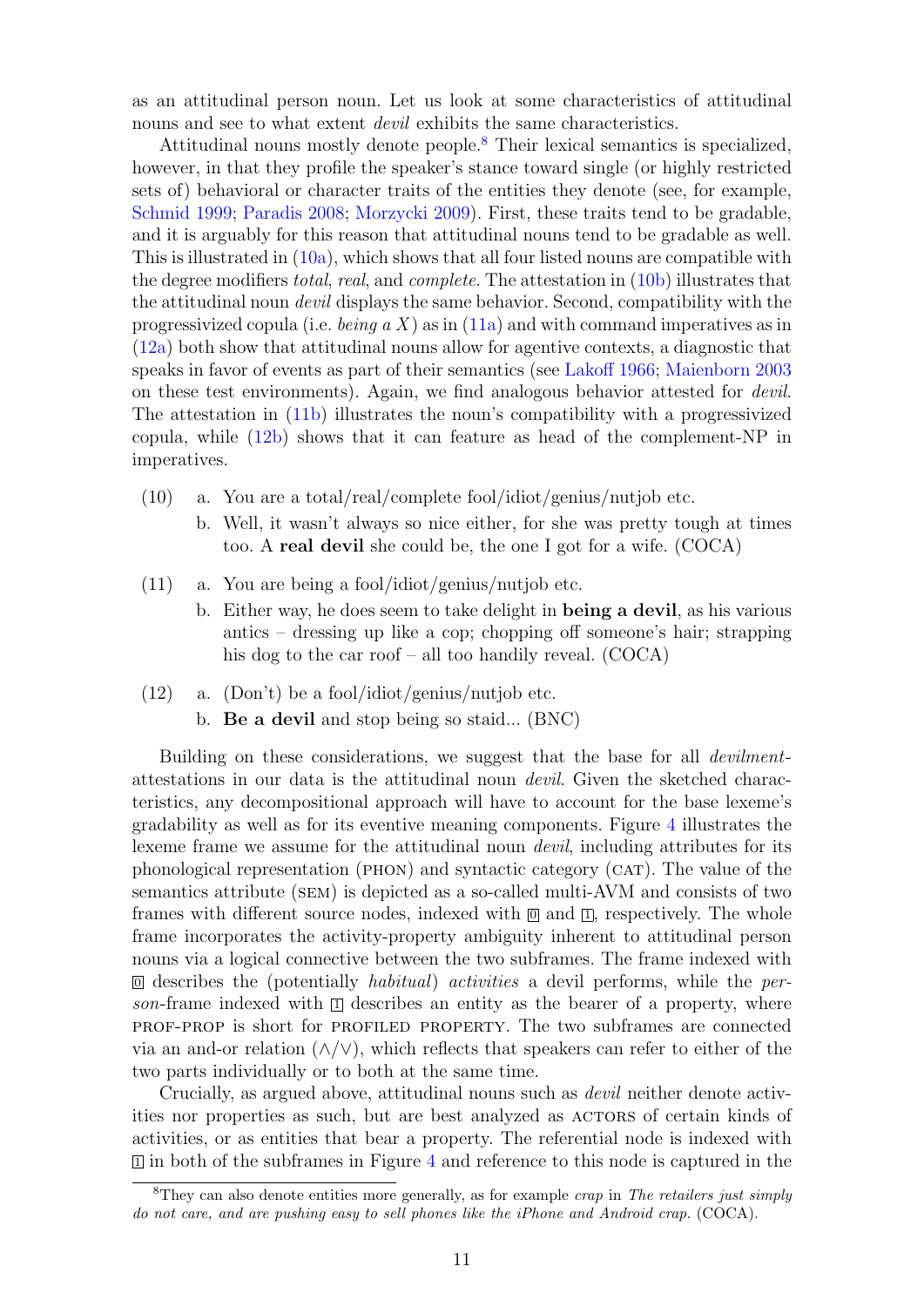REFERENCE-attribute (REF). More precisely, a *devil* either is the ACTOR  $\Box$  in an activity  $\mathbb{D}$  with a certain property  $\mathbb{Z}$ , and/or is himself the bearer of said property.



<span id="page-11-0"></span>Figure 4: Representation of the lexeme devil

Let us now briefly walk through the way we account for the crucial insight that attitudinal nouns profile single or highly restricted sets of properties. Let us assume that what makes an entity a devil are relatively high degrees of wickedness, evilness, mischievousness etc. as displayed in the character or behavior of said entity (as opposed to, say, high degrees of idiocy for an idiot, or intelligence for a genius). In Figure [4,](#page-11-0) we model this as an attribute that instantiates a bundle of profiled properties (PROF-PROP, indexed with  $\boxed{2}$ ), where the set *(wickedness, evilness etc.*) serves as a short cut for the property bundle for *devil*.<sup>[9](#page-0-0)</sup> The same profiled properties occur as properties of activities (frame  $\boxed{0}$ ) or of objects (frame  $\boxed{1}$ ). In order to account for their scalar nature, the properties take property scales (prop-scale) as measure dimensions (M-DIM) and map degrees on said scales. Following standard assumptions on scalarity (see e.g. [Solt](#page-17-5) [2015;](#page-17-5) [Kennedy & McNally](#page-15-17) [2005\)](#page-15-17), degrees on an open property scale have to exceed some comparison degree for an entity to count as, say, evil or wicked. In our frame in Figure [4,](#page-11-0) we therefore introduce a THRESHOLD-DEGREE attribute and build on a two-place 'comparator' attribute (see Löbner [2017\)](#page-16-11). This comparator  $(\widehat{C}_{s,Rel} (\mathbb{R}) >)$  states that the value  $\alpha$  of DEGREE exceeds the value  $\beta$  of THRESHOLD-DEGREE on the property scale they apply to.<sup>[10](#page-0-0)</sup>

The analysis proposed here thus captures three key ingredients of attitudinal (person) nouns. First, it includes the systematic possibility to refer either to properties of person-entities or to properties of events. Second, these profiled properties (of both events and person-entities) are analyzed as scalar attributes that include ded-

<sup>9</sup>The way we depict sets of scalar properties is a short cut to what arguably calls for a more complex semantic representation. In a nutshell, what we model here as a set of wickedness, evilness etc. is a generalized devilish-property and its associated scale. If we wanted to fully keep apart the individual properties that are characteristic of a devil, we would have to include a set of individual properties and their associated scales, i.e. a set of wickedness and its associated scale, evilness and its associated scale etc. As the way we model derivational semantics in this paper does not hinge on this choice, we stick to the more parsimonious frame representation here.

<sup>&</sup>lt;sup>10</sup>In the notation used here,  $\langle \hat{C} \rangle$  stands for 'comparator', 'Rel' for 'relation', and 's' for 'sort': thus, a comparator establishes a relation between elements of the same sort (such as colors, materials, heights, temperatures etc.). The values the comparators take as input are co-indexed here. In principle, ' $\mathcal{O}_{s,Rel}$  (3.4) >' could be repeated as an attribute of value  $\beta$ . This would be redundant, however, as co-indexation within the comparators themselves declares which values are to be compared (see Löbner [2017](#page-16-11) for details).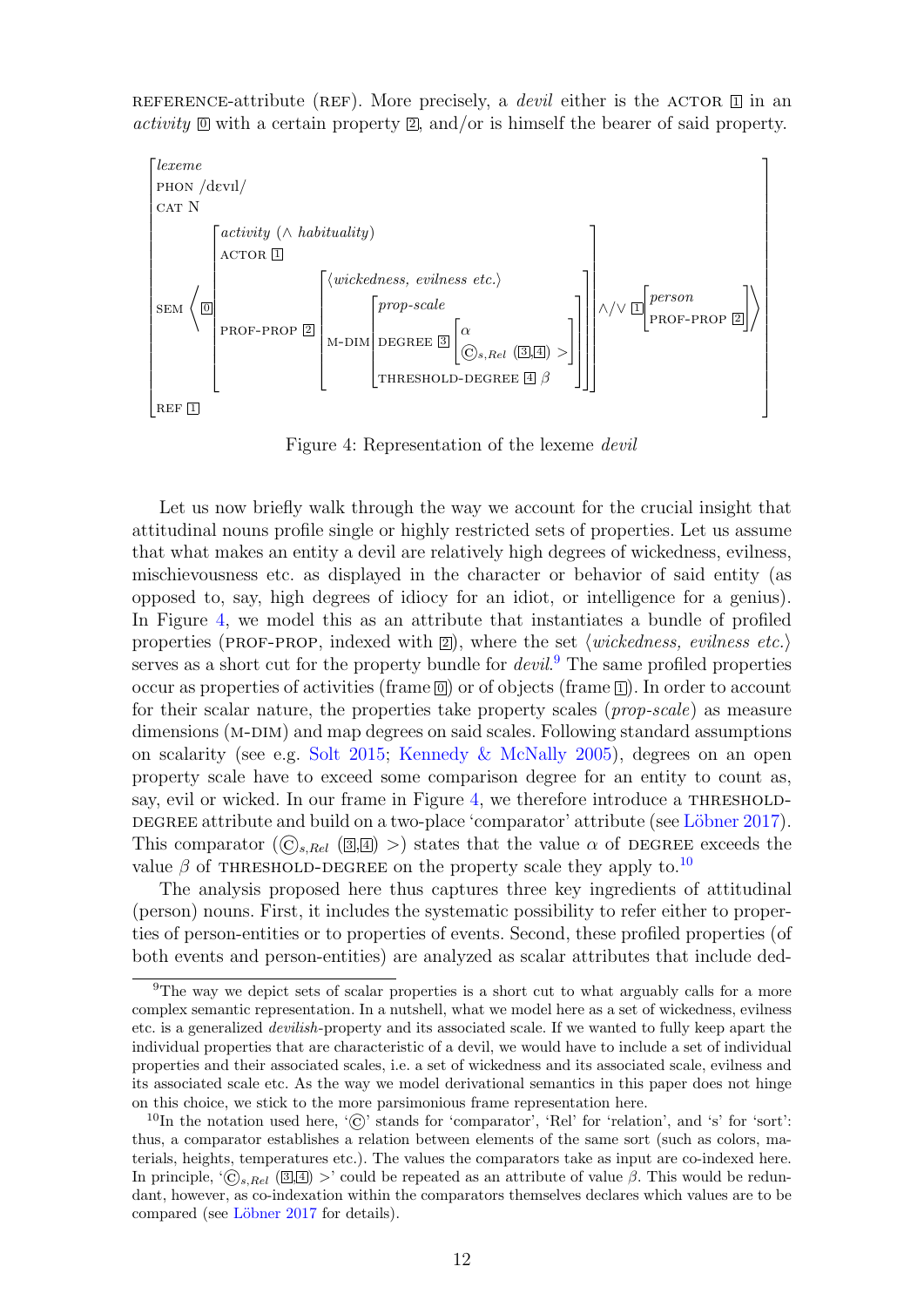icated measure dimensions. Third, with respect to properties of events, the analysis shows that the meaning of such nouns can be captured in a straightforward manner by a participant-attribute of an event-semantic structure.

Let us now turn to the frame for the derivative *devilment* illustrated in Figure [5.](#page-12-0) As in our analysis of *illusionment* above, we assume a structure of a complex lexeme with attributes for its phonology, syntactic category, semantics, morphological base, and referential space. Given that the lexeme *devil* serves as the base here, the Mbase-attribute's value is the lexeme frame depicted in Figure [4.](#page-11-0) The central question posed by a form such as devilment, i.e. a potentially eventive -ment-form with a base that does not denote an event itself, concerns the locus of the derivative's eventive reading: what is the target of the referential shift induced by the word-formation process?



<span id="page-12-0"></span>Figure 5: Representation of the lexeme devilment

Building on our analysis of the attitudinal base, the frame in Figure [5](#page-12-0) should be read as an extension of the reference shifting approach described above. The activity- and property-readings of devilment (see the examples in [\(9\)](#page-9-1)) correspond to different nodes in the semantics of the base *devil*: first, the *activity* node indexed with  $\mathbf{0}$  and, second, the node depicting the set of devil-properties  $\mathbf{2}$ . Both of these types are available for the word formation process with the suffix -ment and it is context that tells us whether *devilment* accesses  $\mathcal{O}$  (i.e. the activity-reading) or  $\mathcal{O}$ (i.e. the property-reading). The shifting potential is captured by the referenceattribute (REF), whose value states that *devilment* can refer to the nodes indexed with  $\overline{0}$  and  $\overline{2}$ .

The analysis defended here is similar to the proposed analyses of -ment on verbal and eventive nominal bases (i.e. section [3.1](#page-6-1) and [Kawaletz](#page-15-1) [2021\)](#page-15-1), as it makes use of referential shifts and relies on the base to provide eventive structures. Crucially, the feasibility of the referential shifting approach for -ment on attitudinal nouns is entirely reliant on the semantics of the base structure. We have shown in this section that decomposing *devil* warrants assumptions of eventive elements as inherent parts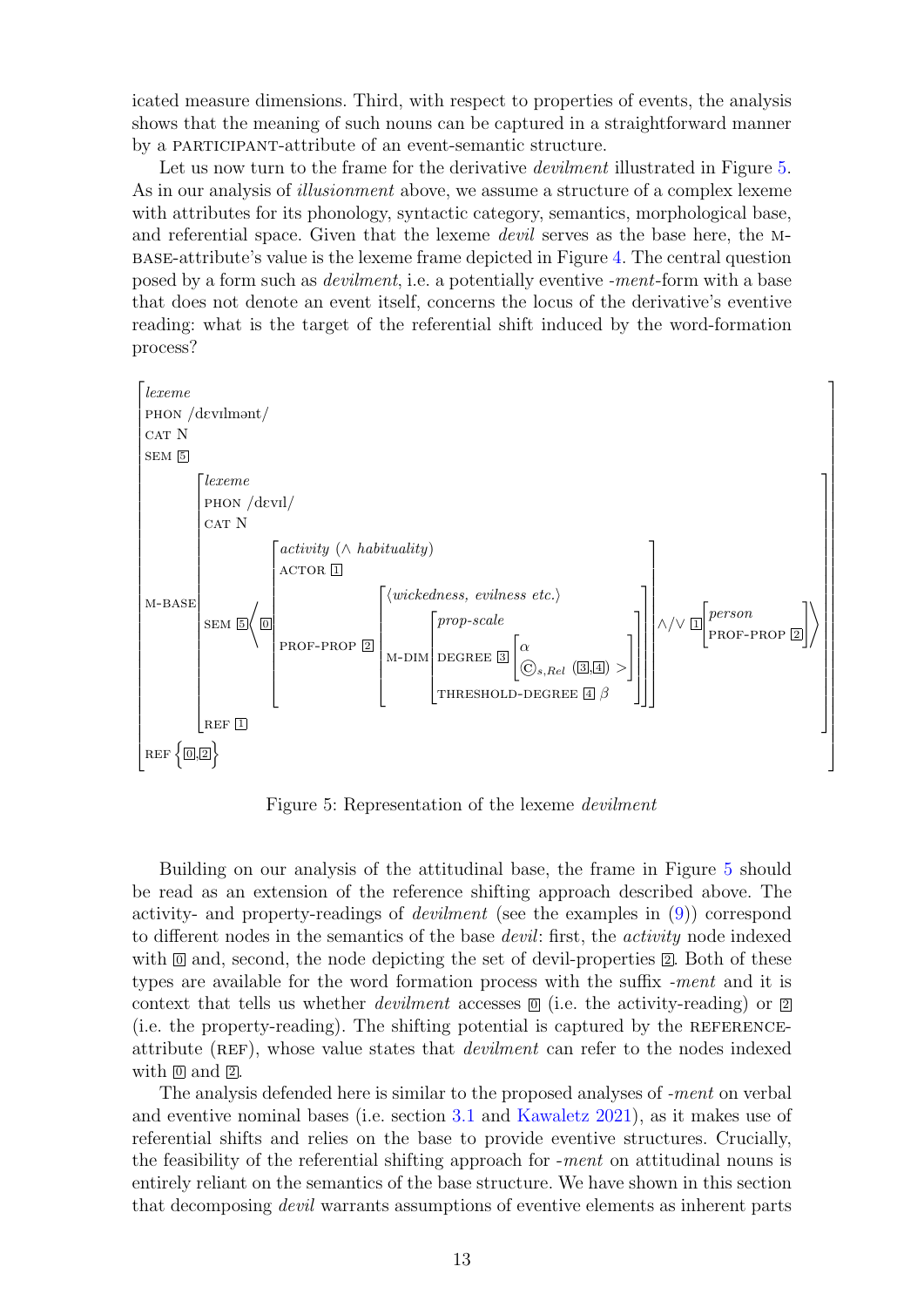of the base structure.

# <span id="page-13-0"></span>4 Discussion & Conclusion

This paper set out to model *-ment*-nominalizations based on nouns. To this end, we apply to the denominal domain the reference shifting approach that Plag et al.  $(2018)$  and Kawaletz  $(2021)$  use for deverbal *-ment*. In this approach, the semantic contribution of the word formation process is understood as the mere potential to shift reference to nodes provided by the semantics of the base. For this reason, however, it is also highly dependent on the semantic structures provided by the morphological base. We have reported on two case studies on the denominal derivatives illusionment and devilment that presented different vantage points for the modeling of nominalization semantics. The base *illusion* has been shown to be a straightforwardly eventuality-related psych noun, whose meaning is best described as referencing nodes of a causative event. Generalizations over illusionment-attestations show that derivative and base share this same underlying semantic structure (and partly even allow for referencing the same nodes). In contrast, *devilment*'s base is objectdenoting. However, we have presented evidence that in all attestations this base is devil as an attitudinal person noun, and that such nouns allow for systematically analyzing their denotata as ACTORS of (habitual) activities with lexeme-specific event properties. In consequence, this allowed us to model the activity-reading of devilment as a referential shift to the activity-node provided by the base.

Given the eventive nature of the derivatives in question, a potential pitfall for the approach we are pursuing in this paper lies in the possibly post-hoc assignment of eventive structures to the base in order to make reference shifting work. This holds in particular for non-eventuality-denoting bases such as attitudinal person nouns. Importantly, we do not take the eventualities in either of the psych noun or the attitudinal noun bases as induced or coerced by the word formation process itself. On the contrary, we claim that there are reasons independent from -ment-suffixation to assume eventuality-structures as inherent to the base semantics, including in particular linguistic environments that select for eventualities or indicate agentivity. Moreover, we show that the decomposition of bases via frames is a highly fruitful approach in laying bare such structures. The findings presented here are thus in line with analyses that take eventualities to be inherent in certain non-eventive nouns that feature as input to eventive structures, be they conceived of as dynamic meaning construals such as metonymical shifts (see [Baeskow](#page-14-6) [2021](#page-14-6) for a recent proposal) or as core features of lexical entries (as e.g. in the Qualia structure in [Pustejovsky](#page-17-6) [1996;](#page-17-6) see also the general remarks in [Bauer et al.](#page-15-0) [2013,](#page-15-0) 233).

More generally, our findings support views that caution against analyzing an item's word class specification as primary regarding its potential to serve as base of a word formation process (see [Barker](#page-14-3) [1998;](#page-14-3) [Plag](#page-16-4) [2004\)](#page-16-4). In line with Plag [\(2004\)](#page-16-4), our analysis reveals that the semantic compatibility of -ment-forms with their nominal bases relies on peculiar semantic structures of the latter. The fact that -ment clearly prefers verbal over nominal bases can be explained by i) the semantic categories of -ment-formations as eventuality-related (but see below), ii) their compatibility with verbs as the one syntactic category whose members prototypically denote eventualities, and iii) their compatibility with fewer nominal bases due to the lack of inherent event-semantic components in the case of many nouns (see [Van Valin & LaPolla](#page-17-7) [1997;](#page-17-7) [Haspelmath](#page-15-2) [2001;](#page-15-2) Szabó [2015;](#page-17-0) [Moltmann](#page-16-1) [2019](#page-16-1) on ontological preferences of word classes).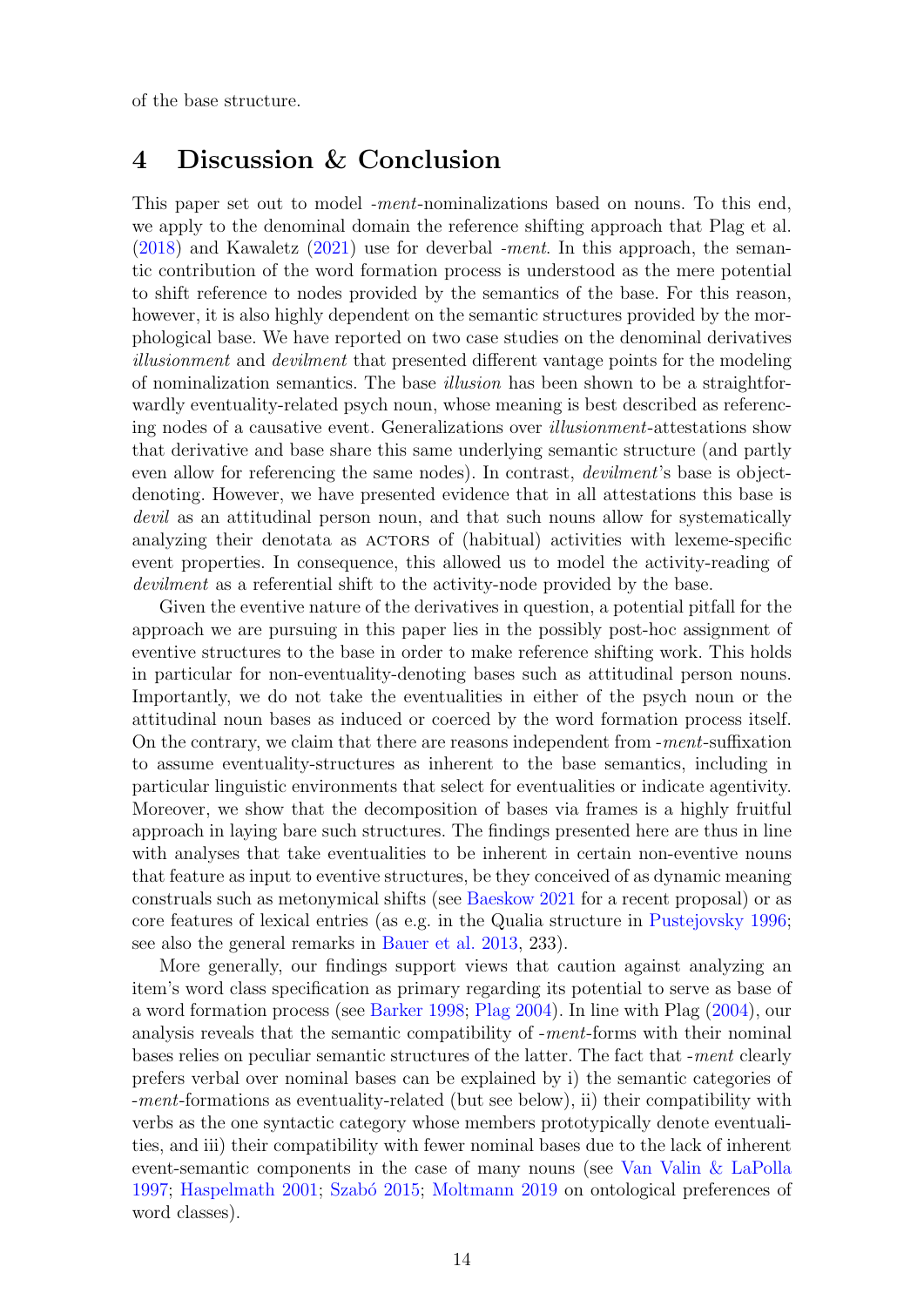Irrespective of the base, Plag et al. [\(2018,](#page-16-2) 478ff.) show that assigning -ment a semantic representation is far from trivial, and in particular attempts at coming up with a unitary meaning that would capture the suffix's polysemy in a satisfactory way are doomed to fail. Instead, the authors suggest word-based reference shifting, as described in this paper, in combination with a network architecture in the spirit of inheritance hierarchies (as made use of by e.g. [Bonami & Crysmann](#page-15-11) [2016;](#page-15-11) [Koenig](#page-15-9) [1999;](#page-15-9) [Riehemann](#page-17-8) [1998\)](#page-17-8). In such hierarchies, lexeme formation rules split up into different semantic sub-patterns that are connected to the rules' phonological components via attestations of complex words. Although we do not model inheritance in this paper, our analyses validate the necessity of such an approach, as it is the semantics of different classes of base nouns that give rise to different readings of -ment-derivatives. For example, unlike with attitudinal nouns as base, we do not find activity-readings with psych nouns as base. Similarly, attested property readings of devilment can be straightforwardly reconciled with the semantics of attitudinal nouns. Given the existence of such property readings, however, we will have to weaken the generalization that all -ment-derivatives either denote eventualities or their participant, at least on the assumption that properties and eventualities are distinct ontological categories (see e.g. [Metzger et al.](#page-16-12) [2019,](#page-16-12) [Moltmann](#page-16-1) [2019\)](#page-16-1).

We leave it to future research to determine to what extent other nominal as well as adjectival bases of -ment allow for a treatment, and generalizations, that are similar to the ones defended here for psych and attitudinal nouns. The same holds for the degree to which reference shifting analyses are feasible for further morphological processes. Certainly, other nominalization affixes with primarily eventuality-related output readings, such as for example -age, -ance, -ation, -er, or -ee, are promising candidates, as may be the products of noun-to-verb conversion.

## References

- <span id="page-14-0"></span>Alexiadou, Artemis. 2001. Functional structure in nominals: Nominalization and ergativity, vol. v. 42 Linguistik aktuell. Philadelphia: John Benjamins Publishing Company.
- <span id="page-14-1"></span>Alexiadou, Artemis. 2010. Nominalizations: A probe into the architecture of grammar part i: The nominalization puzzle. *Language and Linguistics Compass* 4(7). 496–511. doi:10.1111/j.1749-818X.2010.00209.x.
- <span id="page-14-6"></span>Baeskow, Heike. 2021. Noun-verb conversion as a metonymic metamorphosis. Skase Journal of Theoretical Linguistics 18(1). 2–34.
- <span id="page-14-2"></span>Balteiro, Isabel. 2007. The directionality of conversion in english: A dia-synchronic study, vol. v. 59 Linguistic insights. Bern and New York: Lang.
- <span id="page-14-3"></span>Barker, Chris. 1998. Episodic -ee in english: A thematic role constraint on new word formation. Language 74(4). 695. doi:10.2307/417000.
- <span id="page-14-4"></span>Barsalou, Lawrence W. 1992a. Cognitive psychology. an overview for cognitive sciences. Hillsdale: NJ: Erlbaum.
- <span id="page-14-5"></span>Barsalou, Lawrence W. 1992b. Frames, concepts, and conceptual fields Frames, Fields, and Contrasts: New Essays in Semantic and Lexical Organization. Hillsdale, N.J.: Lawrence Erlbaum Associates.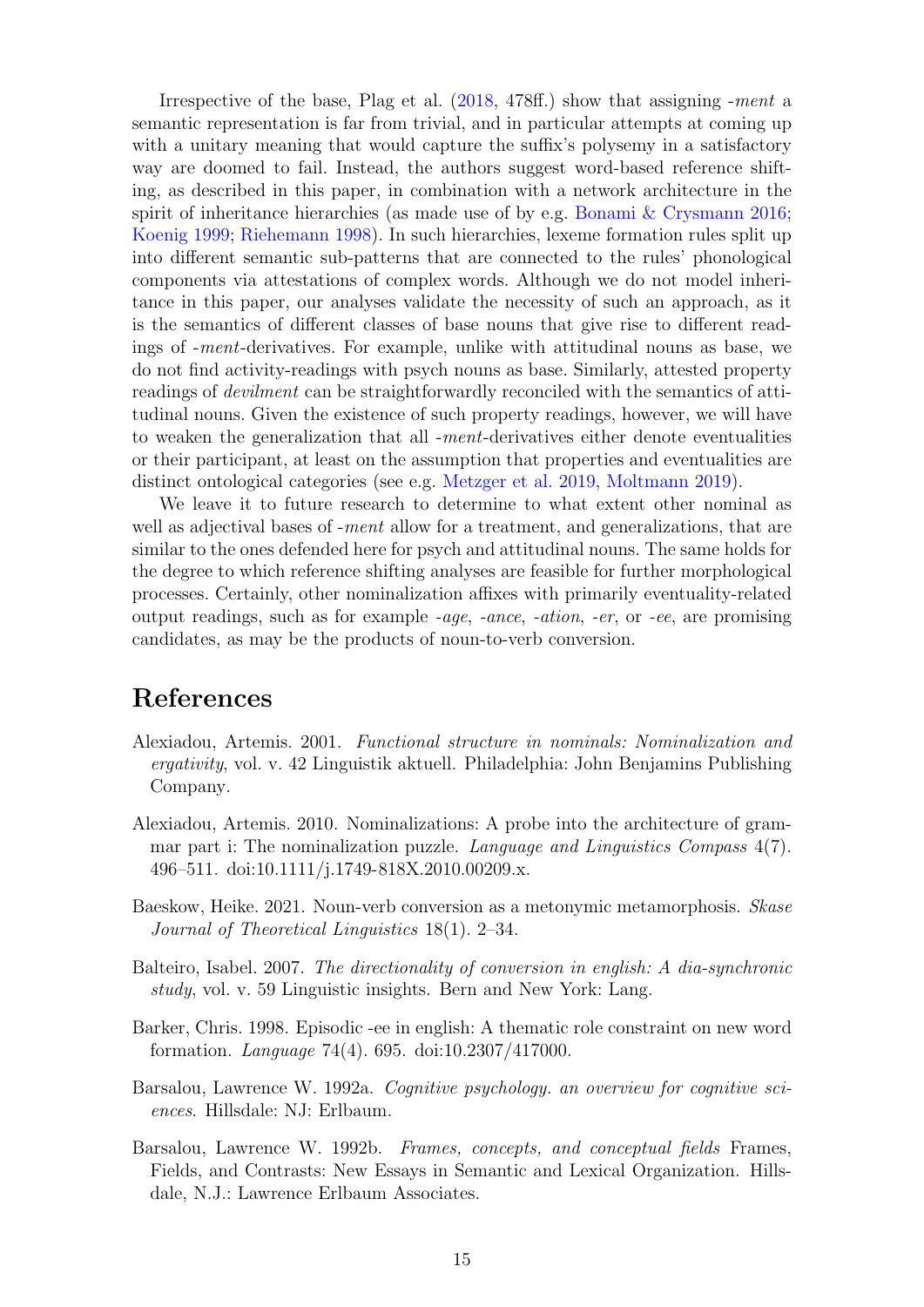- <span id="page-15-0"></span>Bauer, Laurie, Rochelle Lieber & Ingo Plag. 2013. The oxford reference guide to english morphology. Oxford: Oxford Univ. Press 1st edn.
- <span id="page-15-11"></span>Bonami, Olivier & Berthold Crysmann. 2016. The role of morphology in constraintbased lexicalist grammars. In Hippisley, Andrew, Stump & Gregory T (eds.), Cambridge handbook of morphology, 609–656. Cambridge University Press.
- <span id="page-15-8"></span>Booij, Geert E. 2010. Construction morphology Oxford linguistics. Oxford: Oxford Univ. Press.
- <span id="page-15-6"></span>Borer, Hagit. 2013. *Taking form*, vol. 3 Structuring sense / Hagit Borer. Oxford: Oxford Univ. Press 1st edn.
- <span id="page-15-5"></span>Bram, Barli. 2011. Major total conversion in English. PhD dissertation, Victoria University, Wellington.
- <span id="page-15-12"></span>Davies, Mark. 2004. British national corpus (from oxford university press): Available online at https://www.english-corpora.org/bnc/.
- <span id="page-15-13"></span>Davies, Mark. 2008. The Corpus of Contemporary American English (COCA): One billion words, 1990-2019. <https://www.english-corpora.org/coca/>.
- <span id="page-15-14"></span>Davies, Mark. 2018. : The 14 billion word iweb corpus. [https://www.](https://www.english-corpora.org/iWeb/) [english-corpora.org/iWeb/](https://www.english-corpora.org/iWeb/).
- <span id="page-15-15"></span>Fellbaum, Christiane (ed.). 1998. Wordnet: An electronic lexical database Language, speech, and communication. Cambridge, Mass.: MIT Press.
- <span id="page-15-3"></span>Grimshaw, Jane Barbara. 1990. Argument structure, vol. 18 Linguistic inquiry monographs. Cambridge, Mass: MIT Press.
- <span id="page-15-2"></span>Haspelmath, M. 2001. Word classes and parts of speech. In Neil J. Smelser & Paul B. Baltes (eds.), International encyclopedia of the social  $\mathcal{C}$  behavioral sciences, 16538–16545. Amsterdam: Elsevier. doi:10.1016/B0-08-043076-7/02959-4.
- <span id="page-15-1"></span>Kawaletz, Lea. 2021. The semantics of english -ment nominalizations. PhD Dissertation, Heinrich-Heine-Universität Düsseldorf.
- <span id="page-15-17"></span>Kennedy, Christopher & Louise McNally. 2005. Scale structure, degree modification, and the semantics of gradable predicates. Language 81(2). 345–381.
- <span id="page-15-9"></span>Koenig, Jean-Pierre. 1999. Lexical relations: Teilw. zugl.: Berkeley, univ., diss Stanford monographs in linguistics. Stanford, Calif.: CSLI Publ. Center for the Study of Language and Information.
- <span id="page-15-16"></span>Lakoff, George. 1966. Stative adjectives and verbs in English. Mathematical Linguistics and Automatic Translation Report NSF-17. 1–16.
- <span id="page-15-10"></span>Levin, Beth. 1993. English verb classes and alternations: A preliminary investigation. Chicago Ill. u.a.: Univ. of Chicago Press.
- <span id="page-15-7"></span>Lieber, Rochelle. 2004. Morphology and lexical semantics. Cambridge: Cambridge University Press.
- <span id="page-15-4"></span>Lieber, Rochelle. 2016. English nouns: The ecology of nominalization, vol. 150 Cambridge studies in linguistics. Cambridge: Cambridge University Press.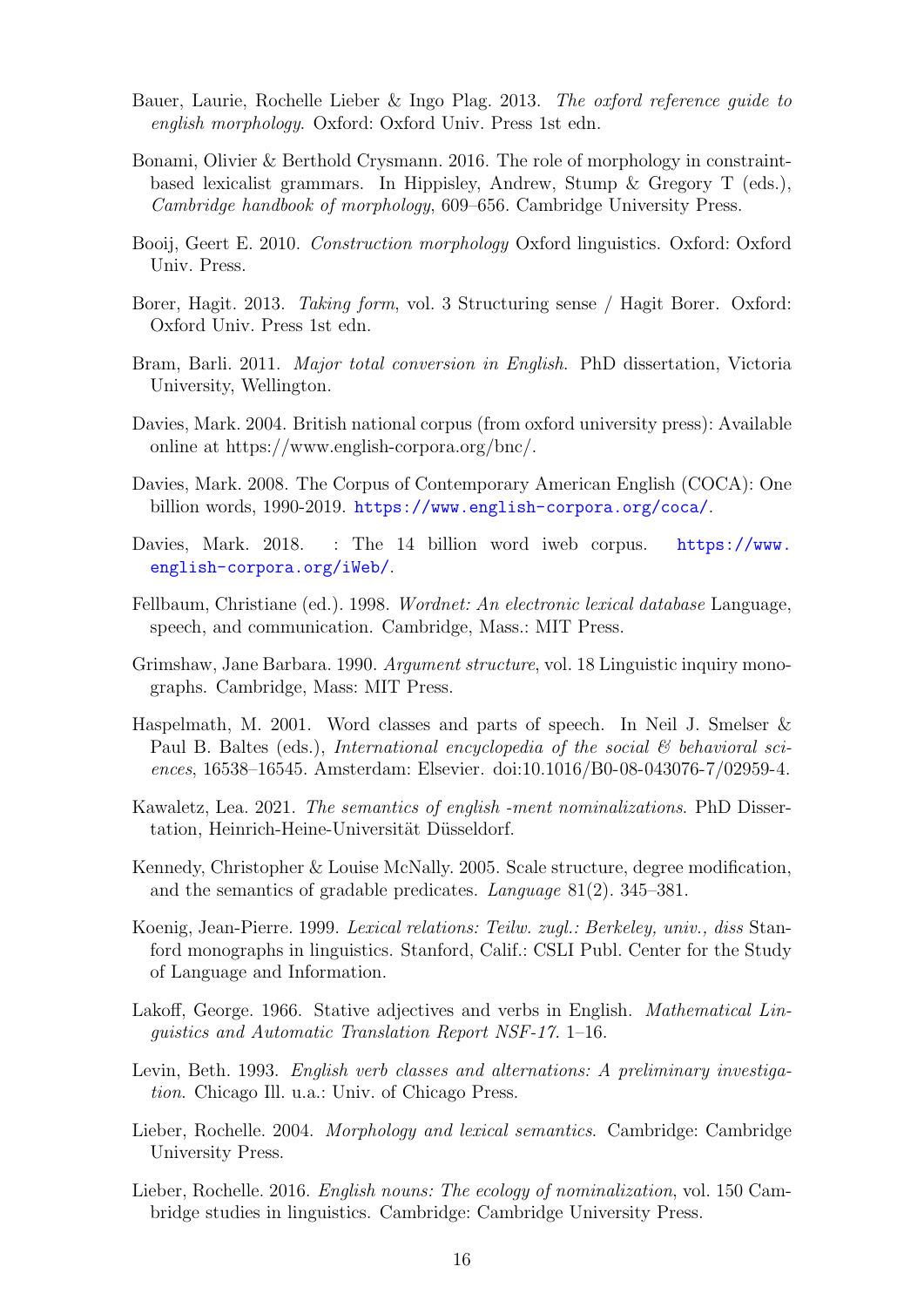- <span id="page-16-0"></span>Lieber, Rochelle. 2017. Nominalization: General overview and theoretical issues. In Mark Aronoff (ed.), Oxford research encyclopedias, Oxford: Oxford University Press.
- <span id="page-16-5"></span>Löbner, Sebastian. 2013. Understanding semantics Understanding language series. London: Routledge 2nd edn.
- <span id="page-16-11"></span>Löbner, Sebastian. 2017. Frame theory with first-order comparators: Modeling the lexical meaning of punctual verbs of change with frames. In Helle Hvid Hansen, Sarah E. Murray, Mehrnoosh Sadrzadeh & Henk Zeevat (eds.), Logic, language, and computation Lecture Notes in Computer Science, 98–117. Berlin, Heidelberg and s.l.: Springer Berlin Heidelberg.
- <span id="page-16-10"></span>Maienborn, Claudia. 2003. Die logische Form von Kopula-Sätzen Studia grammatica. Berlin: De Gruyter. doi:10.1524/9783050082271.
- <span id="page-16-12"></span>Metzger, Sarah, Sebastian Bücking, Frauke Buscher, Natascha Elxnath, Johanna Herdtfelder, Julia Lukassek, Anna Pryslopska, Sarah Zobel & Claudia Maienborn. 2019. Basisontologie zur semantischen Annotation von Nomina – Manual (Version: 07. November 2019) Manuscript.
- <span id="page-16-1"></span>Moltmann, Friederike. 2019. Natural language and its ontology. In Alvin I. Goldman & Brian P. McLaughlin (eds.), Metaphysics and cognitive science, 206–232. New York, NY, USA: Oxford University Press.
- <span id="page-16-9"></span>Morzycki, Marcin. 2009. Degree modification of gradable nouns: Size adjectives and adnominal degree morphemes. Natural Language Semantics 17(2). 175–203. doi:10.1007/s11050-009-9045-7.
- <span id="page-16-8"></span>Paradis, Carita. 2008. Configurations, construals and change: Expressions of DEGREE. English Language and Linguistics 12(2). 317–343. doi:10.1017/ S1360674308002645.
- <span id="page-16-6"></span>Petersen, Wiebke. 2007. Representation of concepts as frames. In Jurgis Skilters, Fiorenza Toccafondi & Gerhard Stemberger (eds.), Complex cognition and qualitative science: A legacy of oswald kulpe (the baltic international yearbook of cognition, logic and communication 2), vol. 2, 151–170. Riga: University of Latvia.
- <span id="page-16-3"></span>Plag, Ingo. 2003. Word-formation in english. Cambridge: Cambridge University Press. doi:10.1017/CBO9780511841323.
- <span id="page-16-4"></span>Plag, Ingo. 2004. Syntactic category information and the semantics of derivational morphological rules. Folia Linguistica 38(3-4). 193–225. doi:10.1515/flin.2004.38. 3-4.193.
- <span id="page-16-2"></span>Plag, Ingo, Marios Andreou & Lea Kawaletz. 2018. A frame-semantic approach to polysemy in affixation. In Olivier Bonami, Gilles Boyé, Georgette Dal, Hélène Giraudo & Fiammetta Namer (eds.), The lexeme in descriptive and theoretical morphology, 467–486. Berlin: Language Science Press.
- <span id="page-16-7"></span>Pollard, Carl Jesse & Ivan A. Sag. 1994. Head-driven phrase structure grammar Studies in contemporary linguistics. Stanford: Center for the Study of Language and Information.